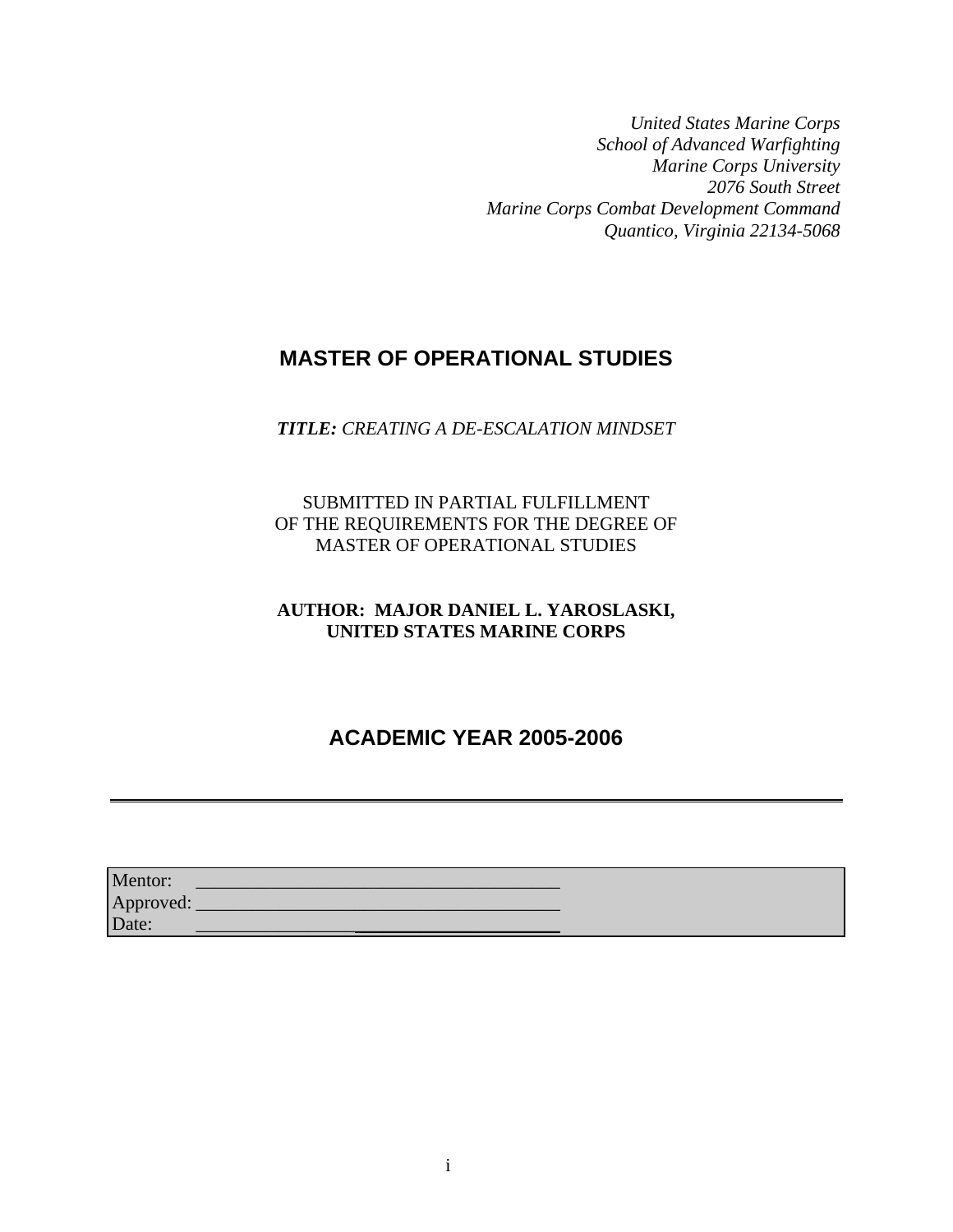| <b>Report Documentation Page</b>                                                                                                                                                                                                                                                                                                                                                                                                                                                                                                                                                                                                                                                                                                                                                                                                                                   |                             |                              |                                                   | Form Approved<br>OMB No. 0704-0188                 |                           |  |
|--------------------------------------------------------------------------------------------------------------------------------------------------------------------------------------------------------------------------------------------------------------------------------------------------------------------------------------------------------------------------------------------------------------------------------------------------------------------------------------------------------------------------------------------------------------------------------------------------------------------------------------------------------------------------------------------------------------------------------------------------------------------------------------------------------------------------------------------------------------------|-----------------------------|------------------------------|---------------------------------------------------|----------------------------------------------------|---------------------------|--|
| Public reporting burden for the collection of information is estimated to average 1 hour per response, including the time for reviewing instructions, searching existing data sources, gathering and<br>maintaining the data needed, and completing and reviewing the collection of information. Send comments regarding this burden estimate or any other aspect of this collection of information,<br>including suggestions for reducing this burden, to Washington Headquarters Services, Directorate for Information Operations and Reports, 1215 Jefferson Davis Highway, Suite 1204, Arlington<br>VA 22202-4302. Respondents should be aware that notwithstanding any other provision of law, no person shall be subject to a penalty for failing to comply with a collection of information if it<br>does not display a currently valid OMB control number. |                             |                              |                                                   |                                                    |                           |  |
| 1. REPORT DATE<br>2006                                                                                                                                                                                                                                                                                                                                                                                                                                                                                                                                                                                                                                                                                                                                                                                                                                             |                             | 2. REPORT TYPE               |                                                   | <b>3. DATES COVERED</b>                            | 00-00-2006 to 00-00-2006  |  |
| <b>4. TITLE AND SUBTITLE</b>                                                                                                                                                                                                                                                                                                                                                                                                                                                                                                                                                                                                                                                                                                                                                                                                                                       |                             |                              | 5a. CONTRACT NUMBER                               |                                                    |                           |  |
| <b>Creating a DE-Escalation Mindset</b>                                                                                                                                                                                                                                                                                                                                                                                                                                                                                                                                                                                                                                                                                                                                                                                                                            |                             |                              | 5b. GRANT NUMBER                                  |                                                    |                           |  |
|                                                                                                                                                                                                                                                                                                                                                                                                                                                                                                                                                                                                                                                                                                                                                                                                                                                                    |                             |                              |                                                   | 5c. PROGRAM ELEMENT NUMBER                         |                           |  |
| 6. AUTHOR(S)                                                                                                                                                                                                                                                                                                                                                                                                                                                                                                                                                                                                                                                                                                                                                                                                                                                       |                             |                              | <b>5d. PROJECT NUMBER</b>                         |                                                    |                           |  |
|                                                                                                                                                                                                                                                                                                                                                                                                                                                                                                                                                                                                                                                                                                                                                                                                                                                                    |                             |                              | <b>5e. TASK NUMBER</b>                            |                                                    |                           |  |
|                                                                                                                                                                                                                                                                                                                                                                                                                                                                                                                                                                                                                                                                                                                                                                                                                                                                    |                             |                              |                                                   | 5f. WORK UNIT NUMBER                               |                           |  |
| 7. PERFORMING ORGANIZATION NAME(S) AND ADDRESS(ES)<br>United States Marine Corps, School of Advanced Warfighting, Marine<br><b>Corps University, 2076 South Street, Marine Corps Combat Development</b><br>Command, Quantico, VA, 22134-5068                                                                                                                                                                                                                                                                                                                                                                                                                                                                                                                                                                                                                       |                             |                              |                                                   | 8. PERFORMING ORGANIZATION<br><b>REPORT NUMBER</b> |                           |  |
| 9. SPONSORING/MONITORING AGENCY NAME(S) AND ADDRESS(ES)                                                                                                                                                                                                                                                                                                                                                                                                                                                                                                                                                                                                                                                                                                                                                                                                            |                             |                              |                                                   | 10. SPONSOR/MONITOR'S ACRONYM(S)                   |                           |  |
|                                                                                                                                                                                                                                                                                                                                                                                                                                                                                                                                                                                                                                                                                                                                                                                                                                                                    |                             |                              |                                                   | <b>11. SPONSOR/MONITOR'S REPORT</b><br>NUMBER(S)   |                           |  |
| 12. DISTRIBUTION/AVAILABILITY STATEMENT<br>Approved for public release; distribution unlimited                                                                                                                                                                                                                                                                                                                                                                                                                                                                                                                                                                                                                                                                                                                                                                     |                             |                              |                                                   |                                                    |                           |  |
| <b>13. SUPPLEMENTARY NOTES</b>                                                                                                                                                                                                                                                                                                                                                                                                                                                                                                                                                                                                                                                                                                                                                                                                                                     |                             |                              |                                                   |                                                    |                           |  |
| 14. ABSTRACT                                                                                                                                                                                                                                                                                                                                                                                                                                                                                                                                                                                                                                                                                                                                                                                                                                                       |                             |                              |                                                   |                                                    |                           |  |
| <b>15. SUBJECT TERMS</b>                                                                                                                                                                                                                                                                                                                                                                                                                                                                                                                                                                                                                                                                                                                                                                                                                                           |                             |                              |                                                   |                                                    |                           |  |
| 16. SECURITY CLASSIFICATION OF:                                                                                                                                                                                                                                                                                                                                                                                                                                                                                                                                                                                                                                                                                                                                                                                                                                    |                             |                              | 17. LIMITATION OF                                 | 18. NUMBER                                         | 19a. NAME OF              |  |
| a. REPORT<br>unclassified                                                                                                                                                                                                                                                                                                                                                                                                                                                                                                                                                                                                                                                                                                                                                                                                                                          | b. ABSTRACT<br>unclassified | c. THIS PAGE<br>unclassified | <b>ABSTRACT</b><br>Same as<br><b>Report (SAR)</b> | OF PAGES<br>22                                     | <b>RESPONSIBLE PERSON</b> |  |

**Standard Form 298 (Rev. 8-98)**<br>Prescribed by ANSI Std Z39-18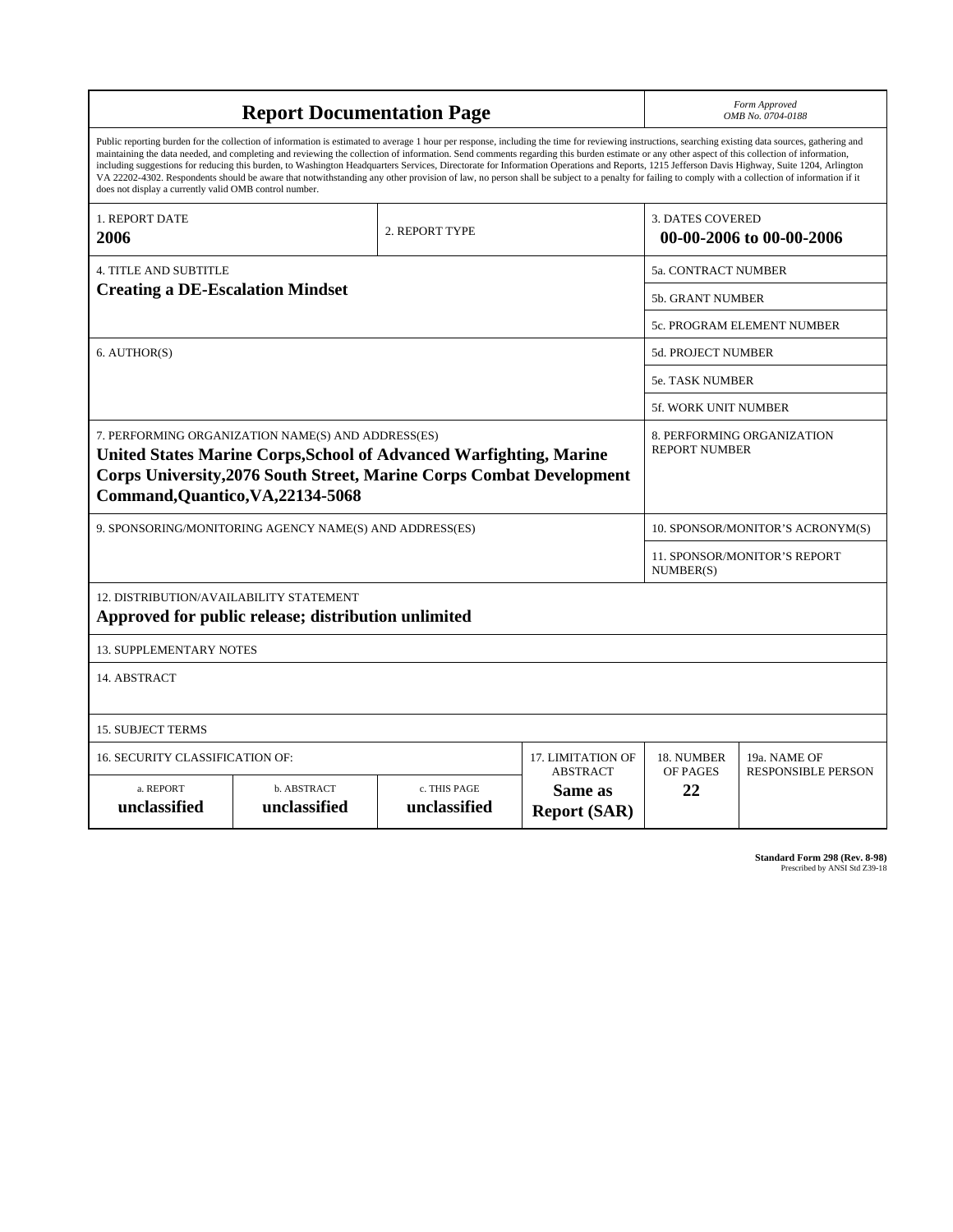| Operation Iraqi Freedom (OIF) I – March to May $2003 - A$ Case of Inability to |  |
|--------------------------------------------------------------------------------|--|
|                                                                                |  |
|                                                                                |  |
|                                                                                |  |
|                                                                                |  |
|                                                                                |  |
|                                                                                |  |
|                                                                                |  |
|                                                                                |  |
|                                                                                |  |

## Table of Contents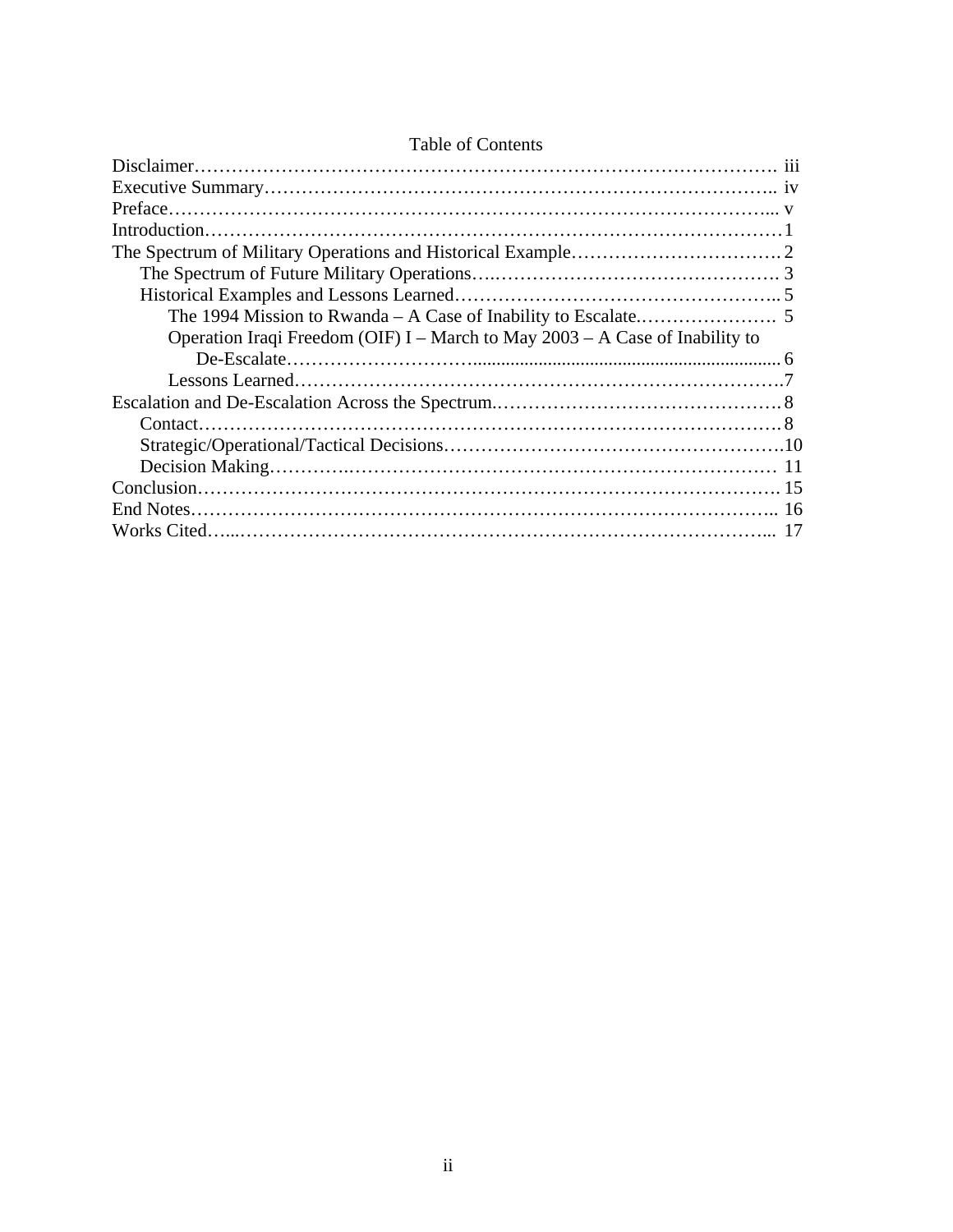# *DISCLAIMER*

THE OPINIONS AND CONCLUSIONS EXPRESSED HEREIN ARE THOSE OF THE INDIVIDUAL STUDENT AND DO NOT NECESSARILY REPRESENT THE VIEWS OF EITHER THE MARINE CORPS SCHOOL OF ADVANCED WARFIGHTING OR ANY OTHER GOVERNMENTAL AGENCY. REFERENCES TO THIS STUDY SHOULD INCLUDE THE FOREGOING STATEMENT.

 QUOTATION FROM, ABSTRACTION FROM, OR REPRODUCTION OF ALL OR ANY PART OF THIS DOCUMENT IS PERMITTED PROVIDED PROPER ACKNOWLEDGMENT IS MADE.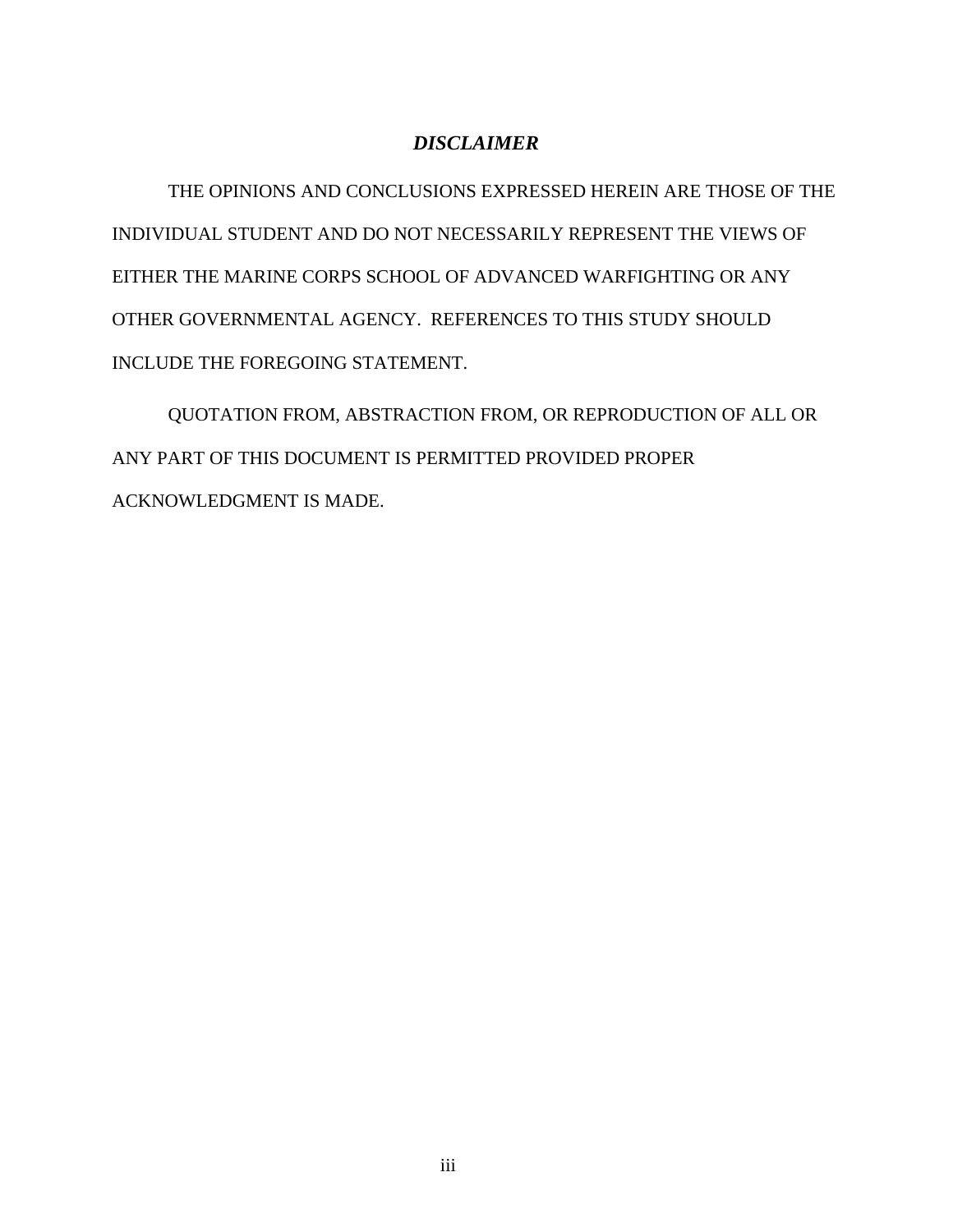## EXECUTIVE SUMMARY

## **TITLE:** CREATING A DE-ESCALATION MINDSET

## **AUTHOR:** Major Daniel L. Yaroslaski, United States Marine Corps

**THESIS:** In order for military ways and means to help attain a political end, the military itself must possess the capability to help transform an environment of conflict into an atmosphere of political, social and economic stability. In short, a modern military must have the ability to escalate and de-escalate the level of violence as appropriate, in order to coerce or persuade people, political parties, insurgents, guerrillas or any other actor involved, to return to the conditions necessary to resolve the conflict.

**DISCUSSION:** The outdated conceptual split between traditional major combat operations and non-traditional "Nation Building" has not only hindered performance at every level of operations but has potentially turned initial tactical advantages into strategic failures. In order to properly bridge the gap between traditional and non-traditional operations and help operational commanders create the appropriate ways to reach the political ends, three supporting concepts must be explored.

• First, the concept of military contact, specifically aimed at gaining an insight into how both persuasion and coercion are important, while understanding that for a long term solution, the ability to persuade is far more significant.

• Second, the concept that it is the operational level of war where the strategic ends and tactical means are reconciled helps demonstrate the overwhelming need for commanders to create clear intent and Rules of Engagement (ROE).

• Third is the concept that successful decision making must be based on suitable lenses or filters created by training, commander's intent and ROE which in turn helps create the appropriate understanding of the situation within military members at the tactical level.

**CONCLUSION:** Military operations cannot be considered an end unto themselves. Rather, they must start from within a broad spectrum, beginning and ending with political action. In order to succeed in the future, the operational leaders of ground forces must possess an understanding that their primary function is to reconcile the tactical means available with the end sought by their strategic leaders. This understanding requires operational commanders to create campaign goals, craft commander's intent and create ROE which help tactical operators of every rank fully comprehend the nature of their operation, who the enemy is, how they should understand the environment, what is meant by decisive force and how their actions help obtain the strategic goals. Ensuring that military operations maintain the flexibility to escalate and deescalate as well as possess the power of persuasion and coercion (to include economic, diplomatic and informational) is critical to future success.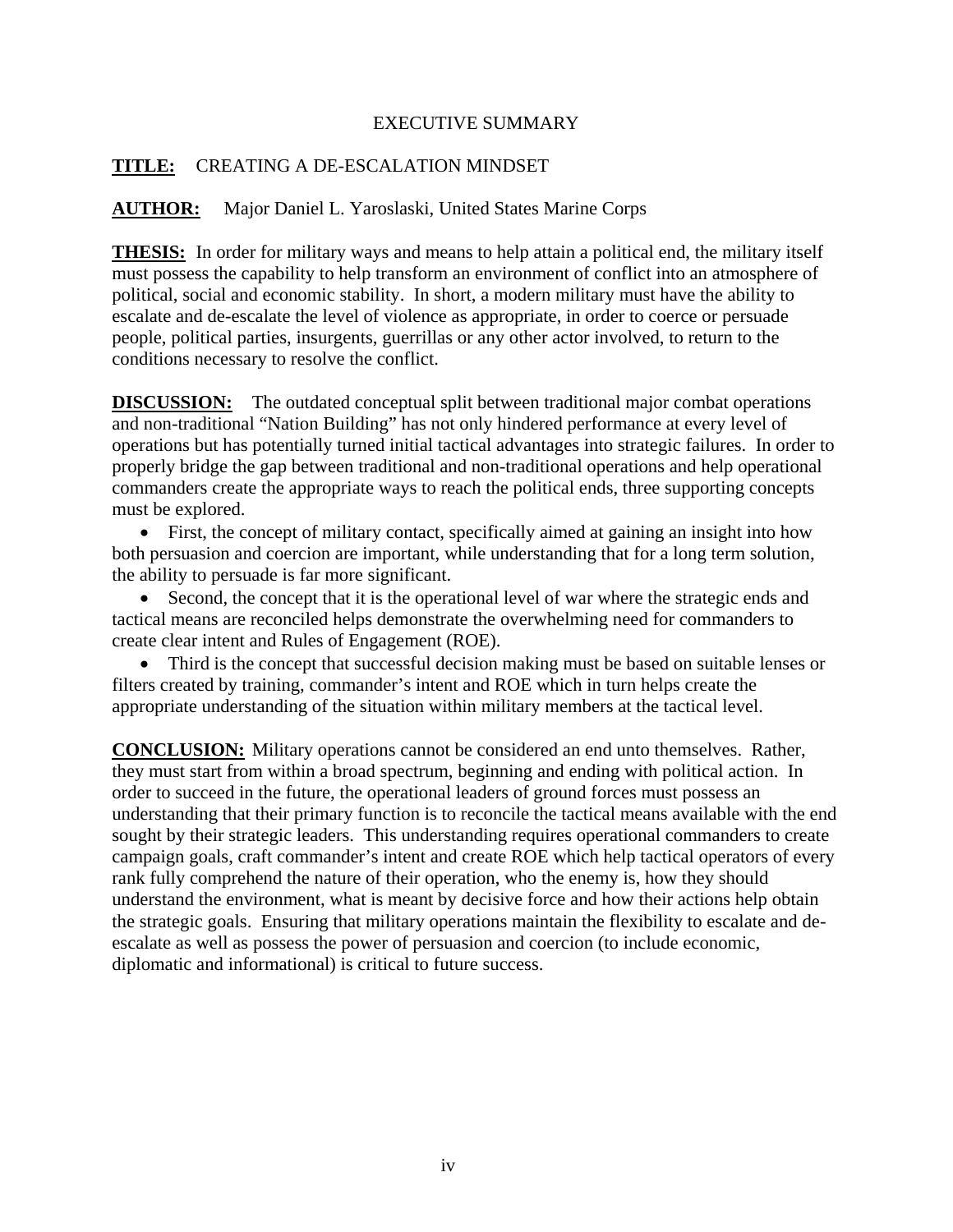#### PREFACE

 My interest in this topic began with my exposure to General Dallaire and the events surrounding the failure of the United Nations mission to Rwanda to stop the genocide which claimed the lives of close to one million human beings. My study of Operation Iraqi Freedom led me further down the path towards attempting to understand the dynamics of both escalation and de-escalation and the dual use of persuasion and coercion, particularly in the context of LtGen Mattis' No Better Friend, No Worse Enemy, 1<sup>st</sup> Do No Harm password. Coming in contact with Major Kirk Nothelfer first during Join Urban Warrior 05 and then throughout the academic year at the School of Advance Warfighting has absolutely opened my mind to a new world of possibilities and permutation of so many ideas they could fill this whole page. Lieutenant General Van Riper was invaluable in propelling me towards both expanding and focusing my thoughts. Joint Urban Warrior 06 helped me refine my written project even more. As always the invaluable guidance, support, editing and friendship of Dr. Paolo G. Tripodi, the Bren Chair of Ethics and Leadership at the Marine Corps University has been nothing short of spectacular.

 Finally, nothing in my life is possible without the support of my amazing spouse, Sarah. I will be forever grateful for the wonder, beauty and love of all things intellectual she brings to my life.

v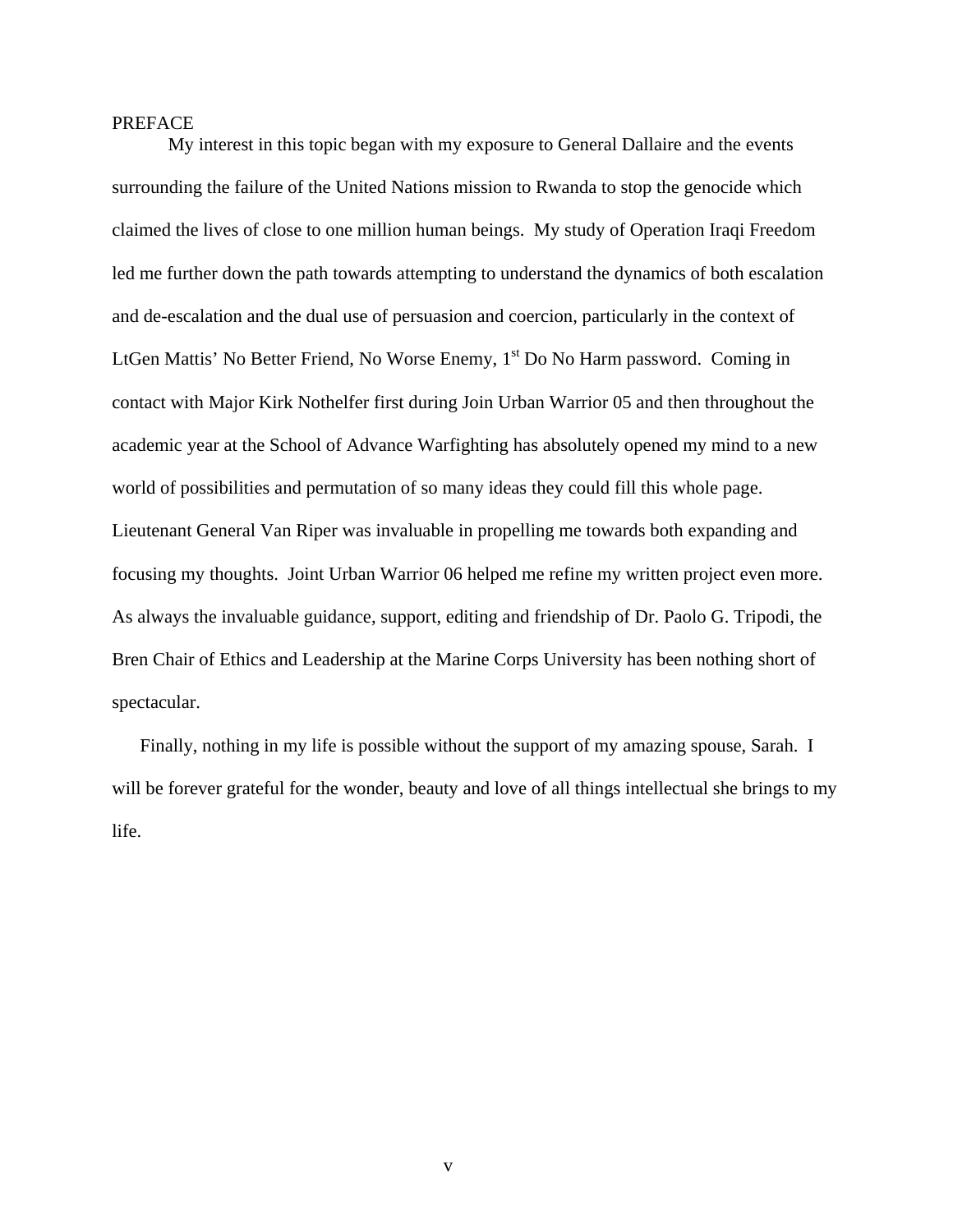We see, therefore, that war is not merely an act of policy but a true political instrument, a continuation of political intercourse, carried on with other means. Clausewitz, *On War[1](#page-21-0)*

To subdue the enemy without fighting is the acme of skill. Sun Tzu, *The Art of War[2](#page-21-1)*

 Operation Enduring Freedom (OEF) and Operation Iraqi Freedom (OIF) have demonstrated the timeless wisdom of both Clausewitz and Sun Tzu. One of the lessons being re-learned in OEF and OIF is that military operations cannot be seen as an end unto themselves and in fact the ability to apply violence, no matter how well planned and executed, will not ultimately solve a political problem. Therefore, in order for military ways and means to help attain a political end, the military itself must possess the capability to help transform an environment of conflict into an atmosphere of political, social and economic stability. In short, a modern military must have the ability to escalate and de-escalate the level of violence as appropriate, in order to coerce or persuade people, political parties, insurgents, guerrillas or any other actor involved, to return to the conditions necessary to resolve the conflict.

 The focus of this paper will be to demonstrate the connection between the tactical mindset and understanding ground combat forces must possess in order to de-escalate violence and the role of commanders particularly at the operational level, who must create the appropriate ways to attain the strategically acceptable ends. While not losing focus on the fact that coercive military action must often be utilized to help set the appropriate conditions for a successful political solution, all too often the ground forces are focused on training only for the escalation of violence to an overwhelming level rather than an appropriate or decisive level. The outdated conceptual split between traditional major combat operations and non-traditional "Nation Building" has not only hindered performance at every level of operations but has potentially turned initial tactical advantages into strategic failures.<sup>[3](#page-21-1)</sup>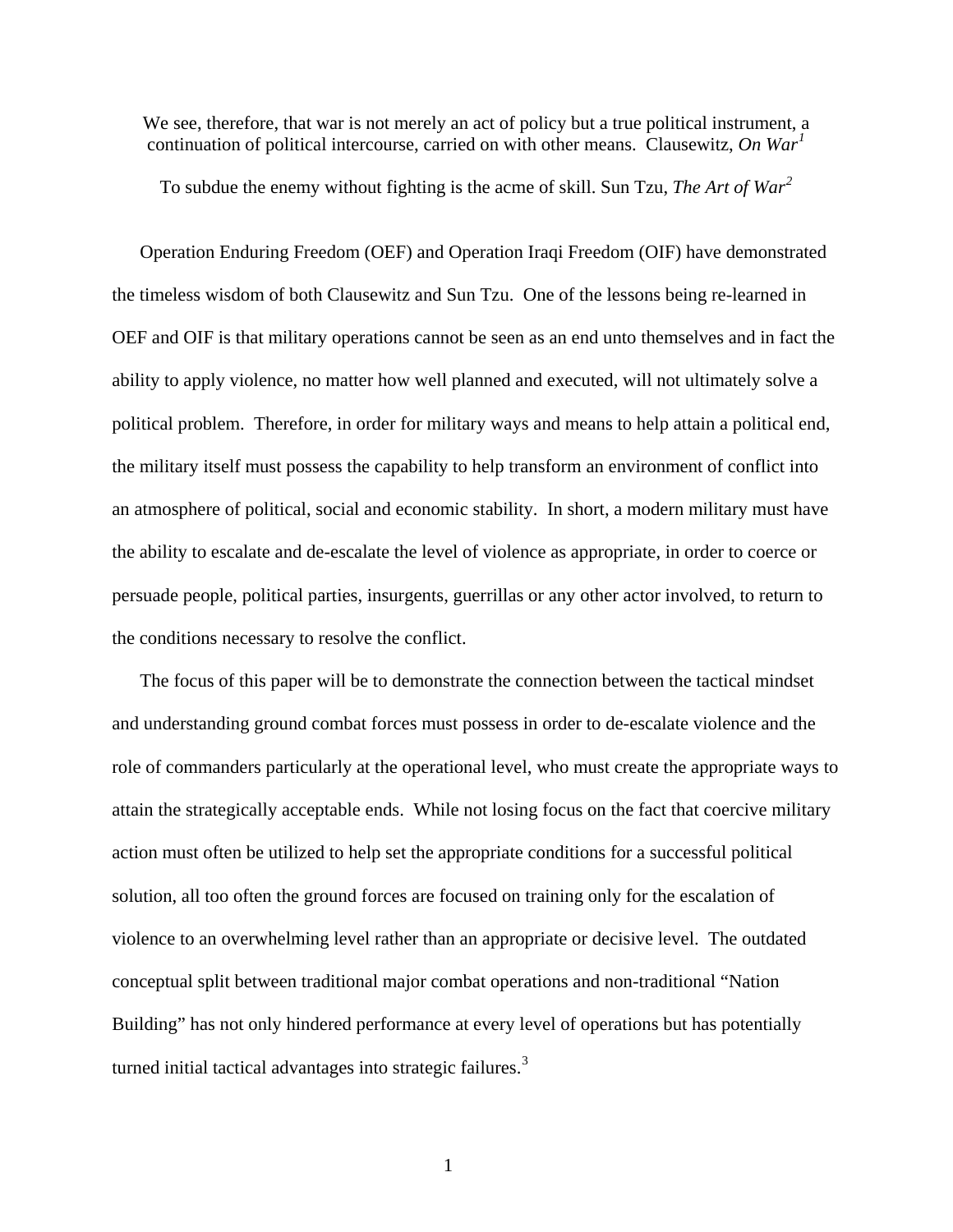In order to properly bridge the gap between traditional and non-traditional operations and help operational commanders create the appropriate ways to reach the political ends, three supporting concepts must be explored. First, the concept of military contact, specifically aimed at gaining an insight into how both persuasion and coercion are important, while understanding that for a long term solution, the ability to persuade is far more significant. Second, the concept that it is the operational level of war where the strategic ends and tactical means are reconciled helps demonstrate the overwhelming need for commanders to create clear intent and Rules of Engagement (ROE). Third is the concept that successful decision making must be based on suitable lenses or filters created by training, commander's intent and ROE which in turn helps create the appropriate understanding of the situation within military members at the tactical level. Only through the successful integration of these three concepts will military operations be capable of helping to set the conditions for success in the political realm.

#### **The Spectrum of Military Operations and Historical Examples**

 From the early 1990's the likelihood of one nation-state becoming involved in traditional warfare against other nation-states has decreased significantly. While examples of traditional warfare between nation-states do exist, such as Desert Storm, the war between Ethiopia and Eritrea and the opening stages of OIF, continuously emerging threats and military operations will add a myriad of new manifestations. Historically, the US Military has occupied the majority of its forces in training for an expedient victory over an equally powerful enemy state. This effort has equated military action with traditional warfare and has created the idea that "Nation Building" is not a military mission and is usually relegated to the realm of peacekeeping and humanitarian assistance.<sup>[4](#page-21-1)</sup> In reality though, this emphasis on traditional combat operations has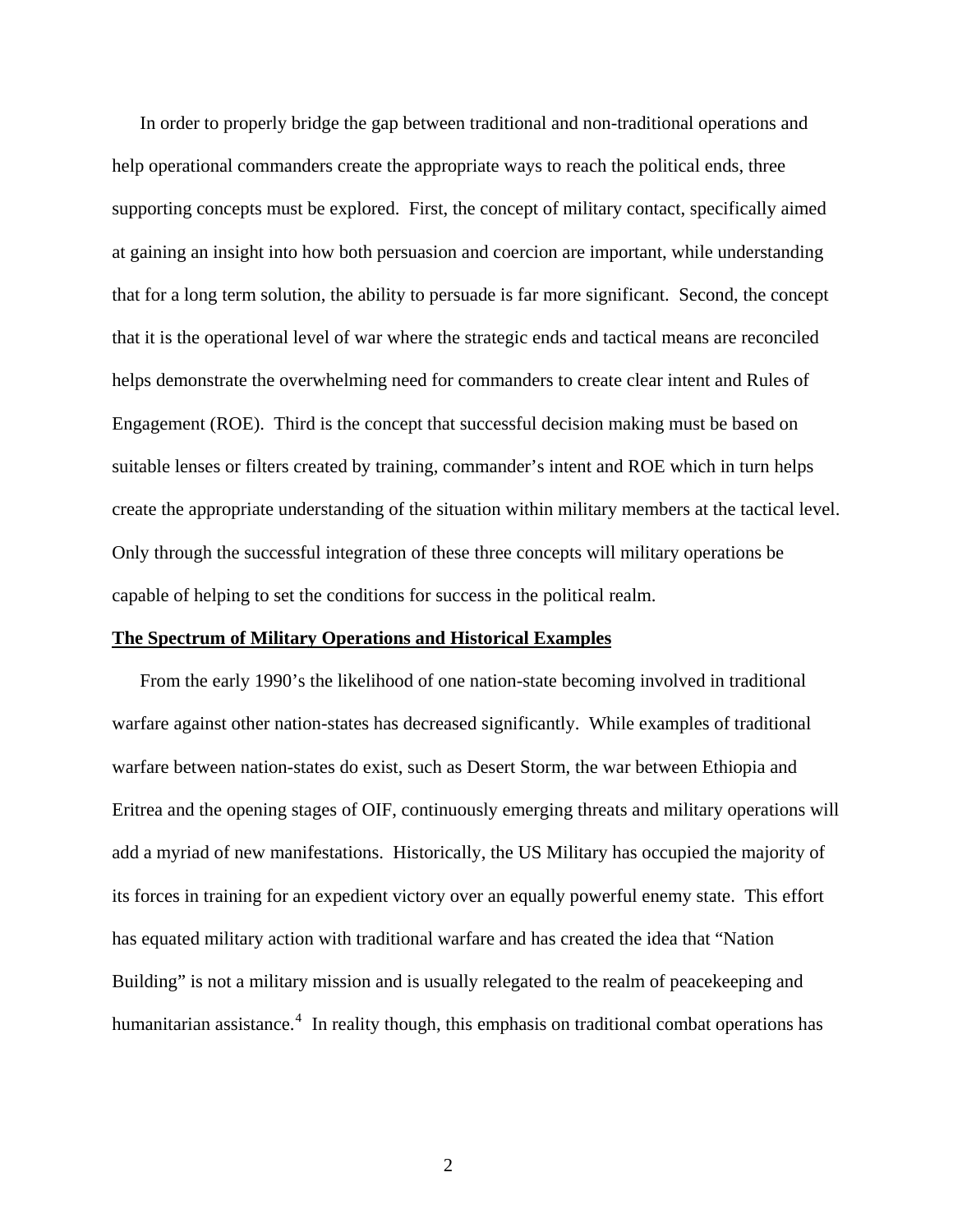hidden the fact that the US Military has been providing non-traditional military support to other nations since the creation of the Monroe Doctrine.<sup>[5](#page-21-1)</sup>

 Since the 9/11 attack on the US by Al Qaeda operatives, the particular problem of global terrorism has become the focus of a great deal of study and concern. Given the decreasing instances of traditional and the increase in non-traditional military operations combined with daily experiences in both OEF and OIF, military leaders have come to recognize a necessary change in the basic approach to operations. Major General Peter Chiarelli, who commanded the US Army  $1<sup>st</sup>$  Cavalry Division in 2004 during a period of non-traditional military operations in Baghdad, Iraq, stated:

I envisioned large, sweeping formations; coordinating and synchronizing the battlefield function to create that "point of penetration;" and rapidly exploiting the initiative of that penetration to achieve a decisive maneuver against the armies that threatened the sovereignty of my country… We witnessed in Baghdad that it was no longer adequate as a military force to accept classic military modes of thought.<sup>[6](#page-21-1)</sup>

While there may be times when traditional operations occur, they will almost always begin and end with non-traditional operations. In fact, even during WWII, the US Army understood that while engaging in traditional warfare against the Axis powers, civil military governments would be required and specially trained members of the armed forces must be made available to help conduct "nation building." The argument may be made that at no matter what point a military operation occurs along the spectrum, the final goal is to de-escalate to a position of national stability, which equates to an increase of vital but non-traditional operations.

## *The Spectrum of Future Military Operations*

 The spectrum of military operations cannot be understood linearly, with military forces beginning at one extreme and slowly progressing toward the other. The spectrum cannot be used to limit an operation to one type or another since military forces may be introduced anywhere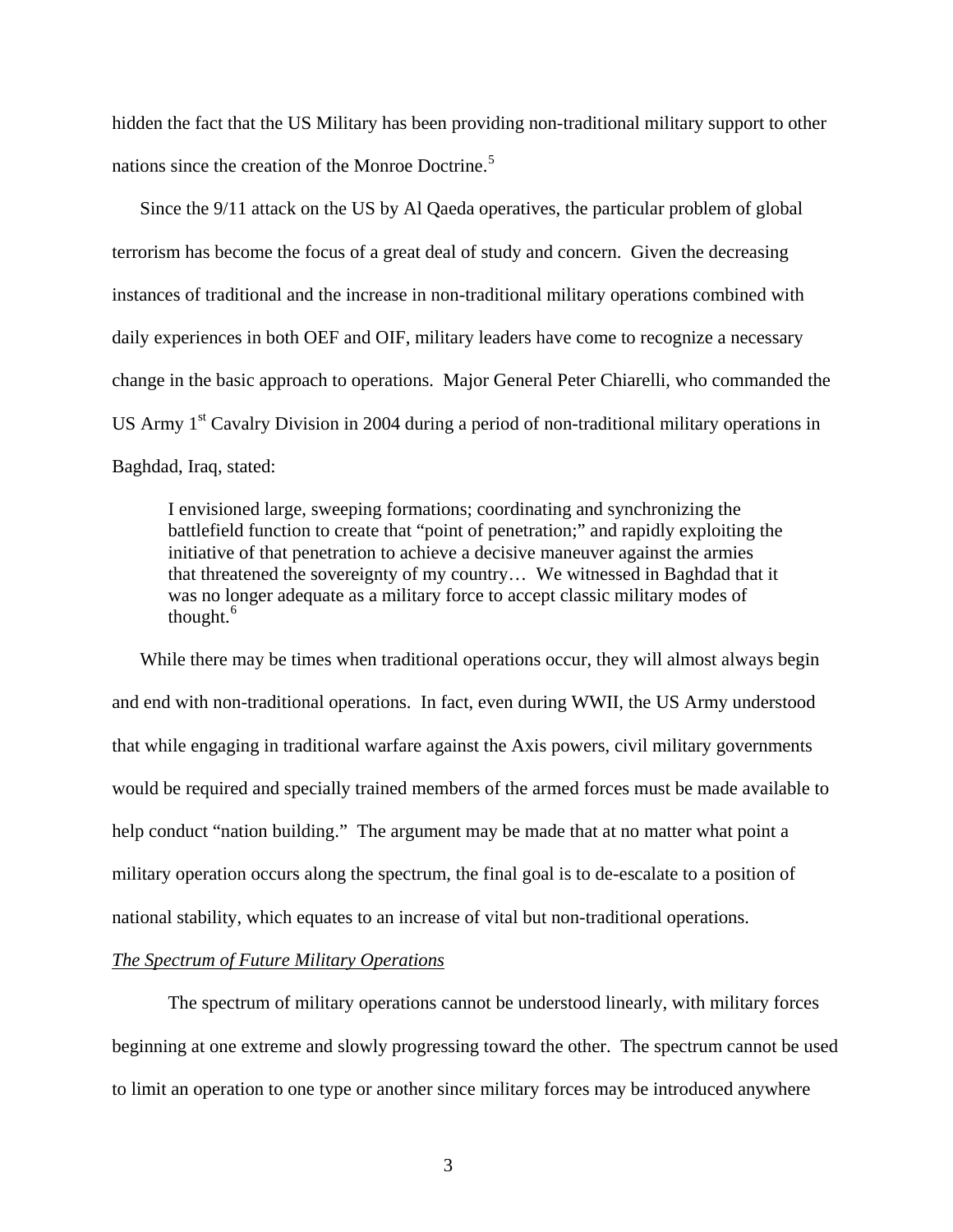along the spectrum and may be faced with either rapid escalation or de-escalation of force.<sup>[7](#page-21-1)</sup> In order to be effective military leaders must recognize when a specific situation has changed and maintain a high degree of flexibility in their chosen course of action to move through the spectrum as required. This flexibility is the result of proper training, education, equipment and force structure.

 At the most non-traditional limit of the spectrum, military operations are likely to occur when a nation has experienced some form of catastrophic environmental disaster. In this situation, the members of the military assist in humanitarian or disaster relief operations designed to help the local and national government with the provision of basic services to those citizens directly affected.

 The military may find itself intervening in a nation state facing overpowering domestic turmoil (the Philippines post WWII), a failed nation state (Somalia in the 1990's) or into a nation state that longer has a legitimate and internationally acceptable government (Afghanistan under the Taliban). Operations in these situations will often times be designed to help a government better cope with an unstable situation,  $^8$  $^8$  separate hostile forces,  $^9$  $^9$  or bring about a change in regime. The situation will normally have international rather than regional consequences because of the potential for humanitarian disaster or the creation of a fertile breeding ground or safe-haven for terrorists and criminals.

 At the high end of the spectrum, in operations usually defined as war, the military may find itself intervening in another nation for the specific purposes of defending a legitimate national government against an attack by a third-party nation. These types of operations may include any number of scenario's ranging from the defense and subsequent expulsion of a national army from a sovereign state similar to Desert Storm to a scenario similar to the defense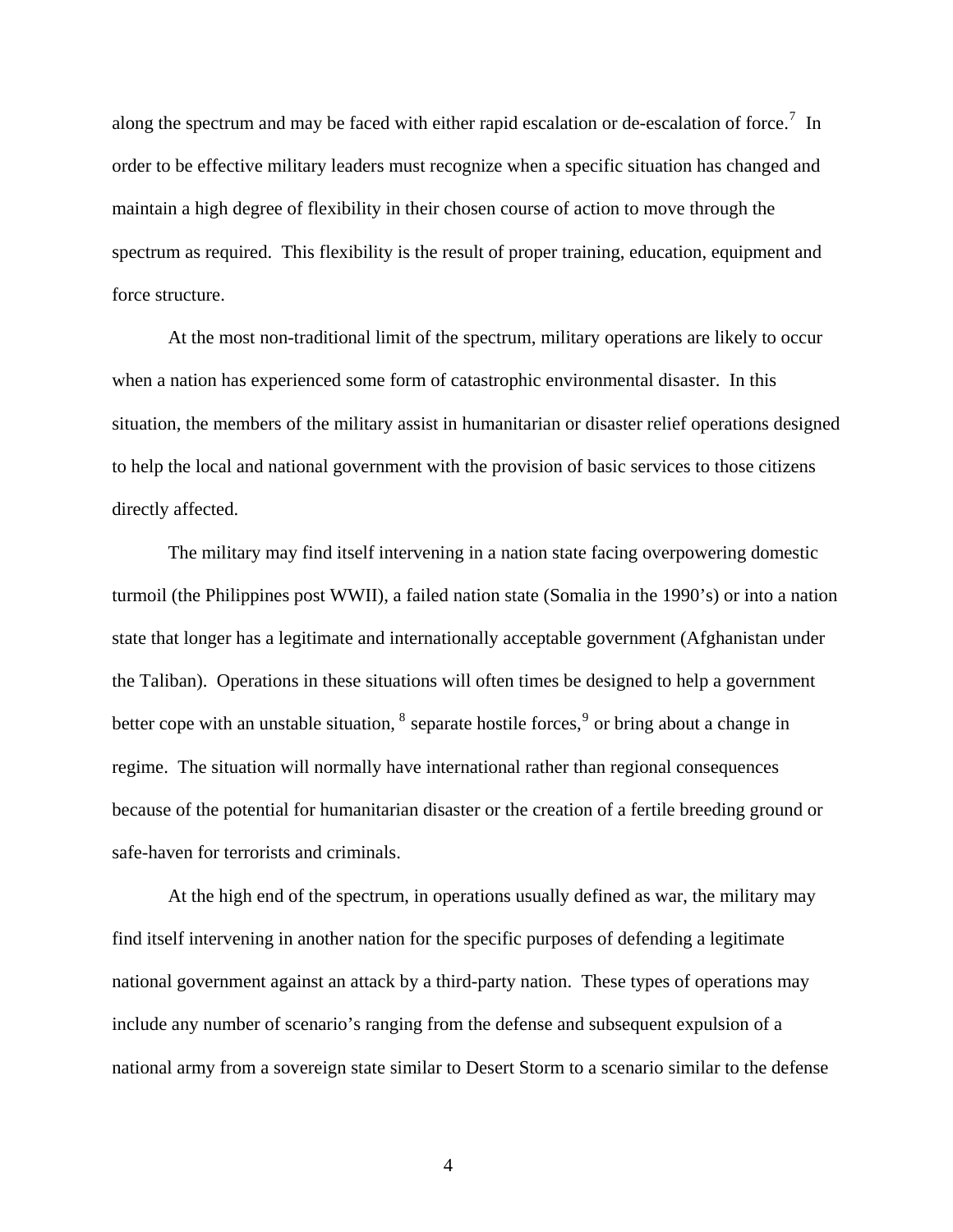of Taiwan from an attack by Chinese forces. While this type of scenario lends itself to a more conventional military to military approach, there may also be non-state actors operating in a portion of the nation that is not necessarily supporting of the national government (Hamas, Irish Republican Army, Al Qaeda, Special Forces). Even at the most traditional end of the spectrum, the defeat of another nation's army is not an end in itself. The defeat of the army enables the intervening military force to then de-escalate the situation and return the nation to a state of balance and stability so that an acceptable political end may be reached.

#### *Historical Examples and Lessons Learned*

 The study of two historical cases will demonstrate how viewing military operations as specific types rather than as occurring across a spectrum of both escalation and de-escalation can lead to either mission failure or severe setbacks.

## *The 1994 UN Mission to Rwanda – A Case of Inability to Escalate*

 When Major General Dallaire arrived in the small African nation of Rwanda as the commander of the United Nations Assistance Mission for Rwanda (UNAMIR), his mission was to enable and enforce the Arusha Peace Agreement. The Arusha agreement created a northern demilitarized zone between the Tutsi Rwandese Patriotic Front (RPF) and the Hutu Rwandese Government Forces (RGF) and mandated that popular elections be held for a new government, more representative of Rwanda's ethnical diversity. Secretly, the more radical elements of the Hutu government never intended to surrender any amount of power to the Tutsi's even though the RPF was poised to complete the defeat of the RGF and take Kigali, the capital of Rwanda.

 Since the UN mission was intended only to separate the RPF from the RGF, the leaders of the UN did not believe UNAMIR needed robust combat or combat support capabilities. Consequently, UNAMIR was allotted just over 2,500 lightly armed troops, a small supply of

 $\overline{5}$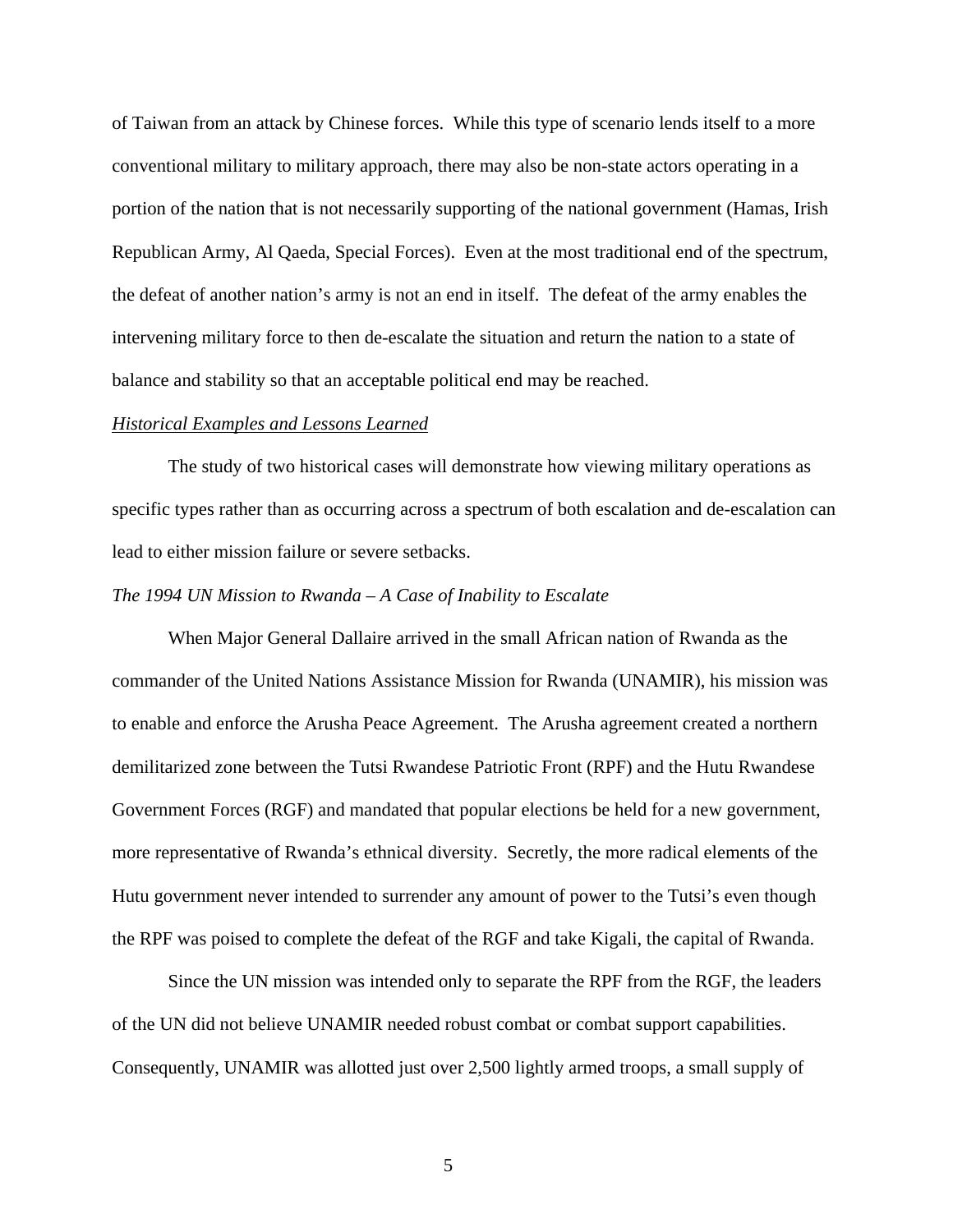inadequate armored vehicles, extremely limited internal or external logistical support and no real casualty evacuation capability. The consequences of these factors were not realized until 6 April 1994 when Juvenil Habyarimana, the President of Rwanda, was killed and the infamous Interahamwe (Hutu militia) began calling for the extermination of the Tutsi "cockroaches." Major General Dallaire found he did not have the force structure or preparation to be an effective interdiction force required to conduct traditional military operations in the face of a rogue and illegitimate government. Simply stated, UNAMIR was trained only to de-escalate and could not coerce the Hutu's into compliance through military action. Consequently, in the subsequent 100 days from 6 April through 14 July 1994 over 800,000 Rwandan's, mostly Tutsi, were slaughtered while the UN Peacekeepers were relegated to powerless witnesses of the genocide. *Operation Iraqi Freedom (OIF)I – March to May 2003 – A Case of Inability to De-Escalate* 

 In March of 2003 the US led military coalition began the process of expelling the hostile Ba'ath Party and its leader, Saddam Hussein from Iraq. The military planning for the mission was based on two main assumptions: first that the Iraqi people would welcome the action; second the Iraqi people would willingly (and even peacefully) re-create their own legitimate government. Military planners largely viewed their efforts as a traditional war against another traditional force with no overwhelming need for military personnel who were educated, trained and equipped for a long-term and hostile occupation in support of the new government.

 Within a year Iraq had a new legitimate interim government designed to guide them through the creation of a democratic country. The need for a large number of personnel trained in FID operations became an imperative yet forces either were not available in the required quantities or simply did not exist. As a further complication of the artificial segregation between traditional military operations and "Nation Building," military personnel quickly found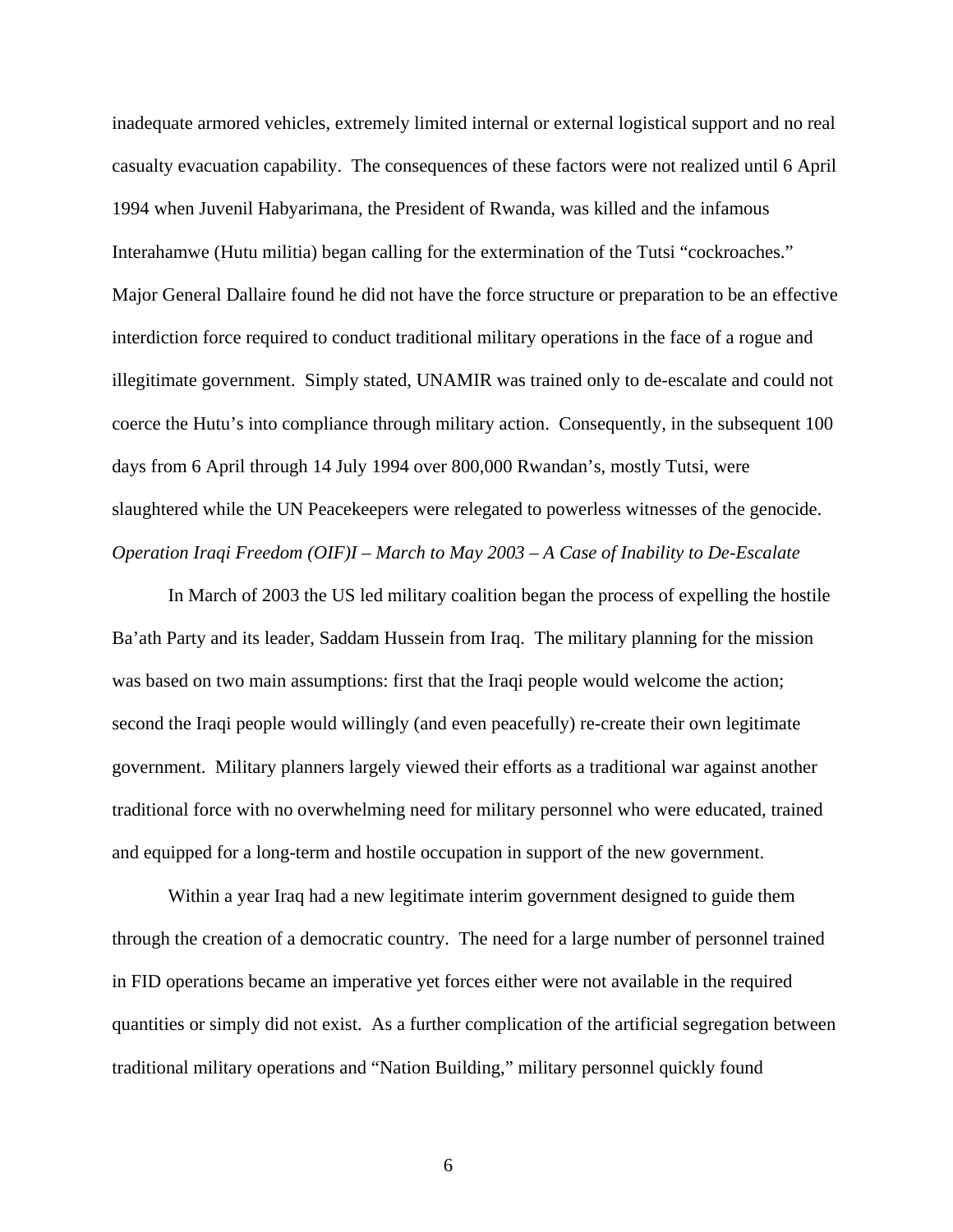themselves in situations for which they had not been trained or educated and the rules governing contracting and expenditure of reconstruction money prohibited effective use by commanders. For example, during OIF in 2005 in the Anbar province the lack of US State Department envoys capable of allocating funds to reconstruction projects meant that military commanders were less effective in de-escalating security problems. Rather than being able to provide long term and financially expensive community support projects they were left only with the option of escalating the situation through show of force patrols and raids.<sup>[10](#page-21-1)</sup> Simply stated, the coalition forces were trained and equipped for escalation when what was really needed was a force focused primarily on de-escalation and persuasion in order to win the "hearts and minds" and support of the Iraqi people while retaining the ability to escalate and coerce violent insurgents into cooperation.

## *Lessons Learned*

 Rwanda and OIF, become particularly relevant to our analysis when properly placed along the spectrum of military operations. It should be noted that, although particular conflicts may belong to opposite sides of the spectrum (Rwanda – non-traditional, OIF – traditional), due to the dynamic nature of conflicts, the situation may change and the operation will have to quickly and appropriately transition (Rwanda – traditional, OIF – non-traditional). Therefore, any force involved in a military operation must be prepared to shift its focus as the situation changes. Consequently a force organized, educated, trained and equipped only for a specific type of operation will likely be unprepared and potentially incapable of shifting focus when the situation changes. Most importantly, any military force entering a future conflict must be trained and equipped to recognize and apply the proper methods of both escalation and de-escalation in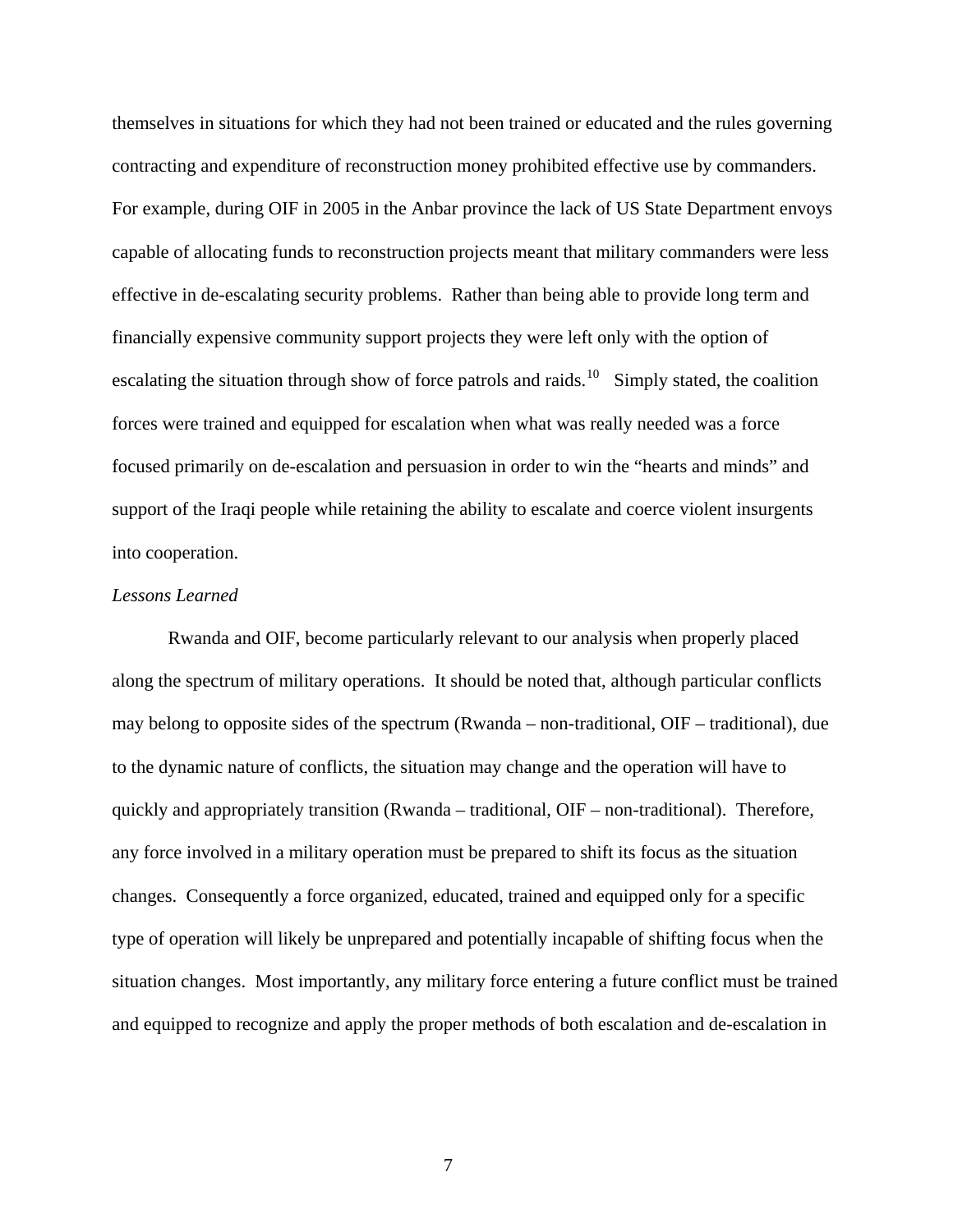order to create the desired effect within a nation, to include its populace, military and political structure.

### **Escalation and De-Escalation Across the Spectrum**

 In a broad definition of the spectrum of military operations that crosses from traditional to non-traditional roles, the basic understanding of three key elements must also be updated. First is an updated understanding of how the role of both coercion and persuasion may serve as enablers for successful military operations. Second is the understanding of how the tactical/operational/strategic levels influence the spectrum of military operations. Third is the need to understand decision making in the context of recognition primed decisions which will help clarify what military leaders must do at the operational level in order to enable the tactical to accomplish the strategic.

#### *Contact*

 In contrast with traditional military operations, the primary focus in non-traditional military operations is not solely the defeat of an armed force or the unseating of a nation's political leadership. Rather, the focus, at its most basic level, is the correction of some fundamental grievance which then causes instability within a given culture, society, population group or country. The first important realization that must be made is that human beings have the ability to operate from a "free will"<sup>[11](#page-21-1)</sup> and therefore are capable of a seemingly infinite number of actions. Fortunately, most individuals although capable of independently acting from their own free will, normally organize themselves into groups that share familiar and similar sets of beliefs. These groups fall into a number of categories to include cultures, societies, population groups and even nationalities.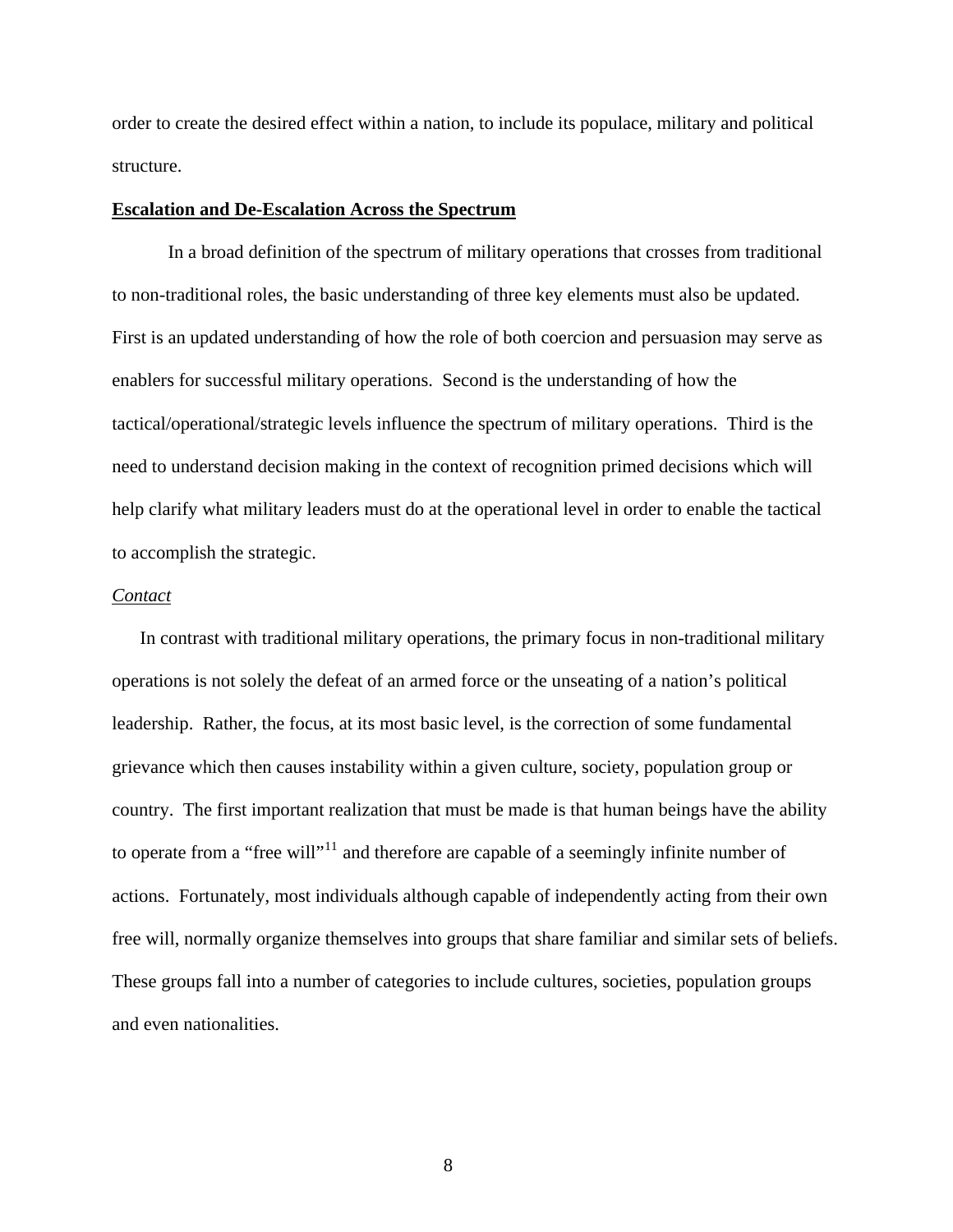When one group interacts with another, there is normally some form of competition. This competition may not be hostile or even adversarial, but given the fact that the world is reliant on limited resources, and the groups will maintain differing opinions as to how to allocate those resources, the presence of competition cannot be denied. The methods of reconciling the desires of one group with another will normally take on a mixture of two forms: persuasion or coercion. While persuasion and coercion are not mutually exclusive and the same event can have elements of either action, the act of persuasion implies that one party agrees because they come to recognize that the argument is sound and that their needs will be met. Coercion meanwhile, implies that although the parties agree to a proposal, it is mainly due to the recognition that failure to do so will bring negative and unacceptable consequences to the less powerful group. In other words, a resolution based on persuasion is normally more palatable and in accordance with both parties while a resolution based on coercion implies that one party has knowingly imposed their will on the other.

 In order for persuasion to be effective, hostile situations must usually be de-escalated away from high levels of violence, since raging gun battles are not conducive to meaningful dialogue. Until both parties' grievances are reconciled, a persuasive resolution cannot be reached. The implication for military commanders then, is that in non-traditional military operations, the goal must be de-escalation as soon as the situation permits or at any rate escalation away from dialogue needs to be avoided as long as possible. LtGen Mattis when preparing his forces for service in Iraq in 2004 provided the following de-escalation guidance:

 If they (the individual Marine or soldier) could take a shot across a crowded marketplace to kill a terrorist but put a woman or child in danger, then they did NOT take the shot. They had to try and stay friendly one minute longer, one second longer, so that we could try to win the people over.<sup>[12](#page-21-1)</sup>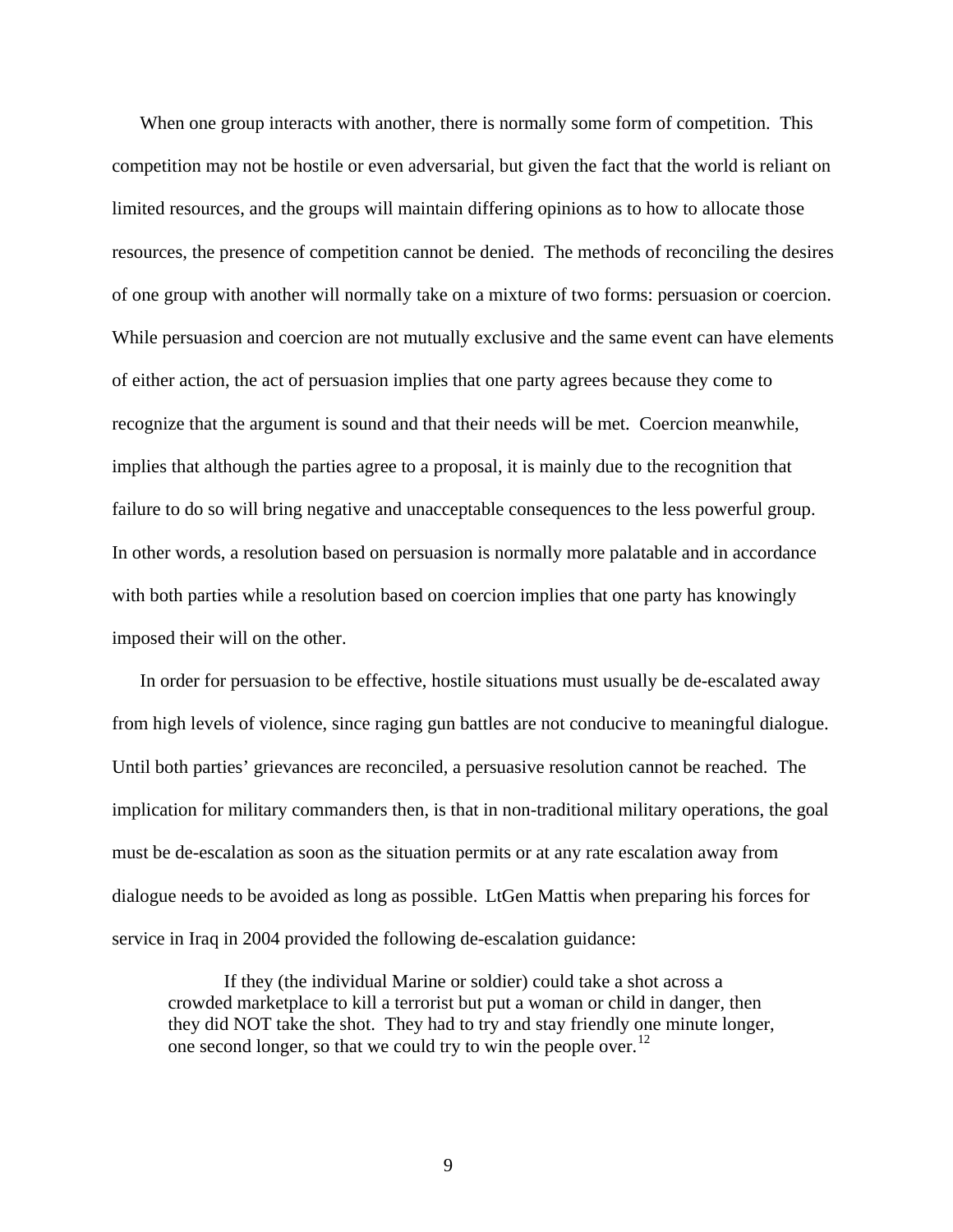The consequences of a resolution reached through coercion can be seen in the Rwanda example. The successful military operations of the RPF (Tutsi) forced the RGF (Hutu) to agree to the Arusha accords out of military necessity rather than out of recognition that their needs and desires were being met. Consequently, once UNAMIR arrived, the RGF, still not satisfied with the outcome of the Arusha accords, was provided with the chance to regroup and create a new strategy. The new strategy included convincing the average Hutu that the accords were not in their best interest and would not provide a solution that truly addressed their needs. With their new support the RGF broke their agreement and with the help of the Hutu population escalated the competition by attempting to completely erase their Tutsi competitors.

 The military lessons to be taken from this example are that coercion may be necessary to force "hard line" groups to make and maintain a resolution. Consequently, if coercive force is used to reach a resolution, a viable threat must be retained in order to continue the threat of coercion (which UNAMIR could not do) or the resolution must persuade the general population that their needs are truly addressed and conflict is actually resolved. Failure to do so will allow even a small, dissatisfied organization the chance to break the resolution through effective propaganda efforts (which is continuing to occur in Iraq).

#### *Strategic/Operational/Tactical Decisions*

 Traditionally decisions or actions taken by a government are described as falling into one of three categories: strategic, operational or tactical. The strategic level consists of the decisions taken by the highest levels of political and military leadership which set the overall end or ends the nation intends to achieve. The operational level is represented by specific decisions or actions taken at the highest-level of military command within a theater of operations. The operational actions translate political ends into the ways that tactical units executing the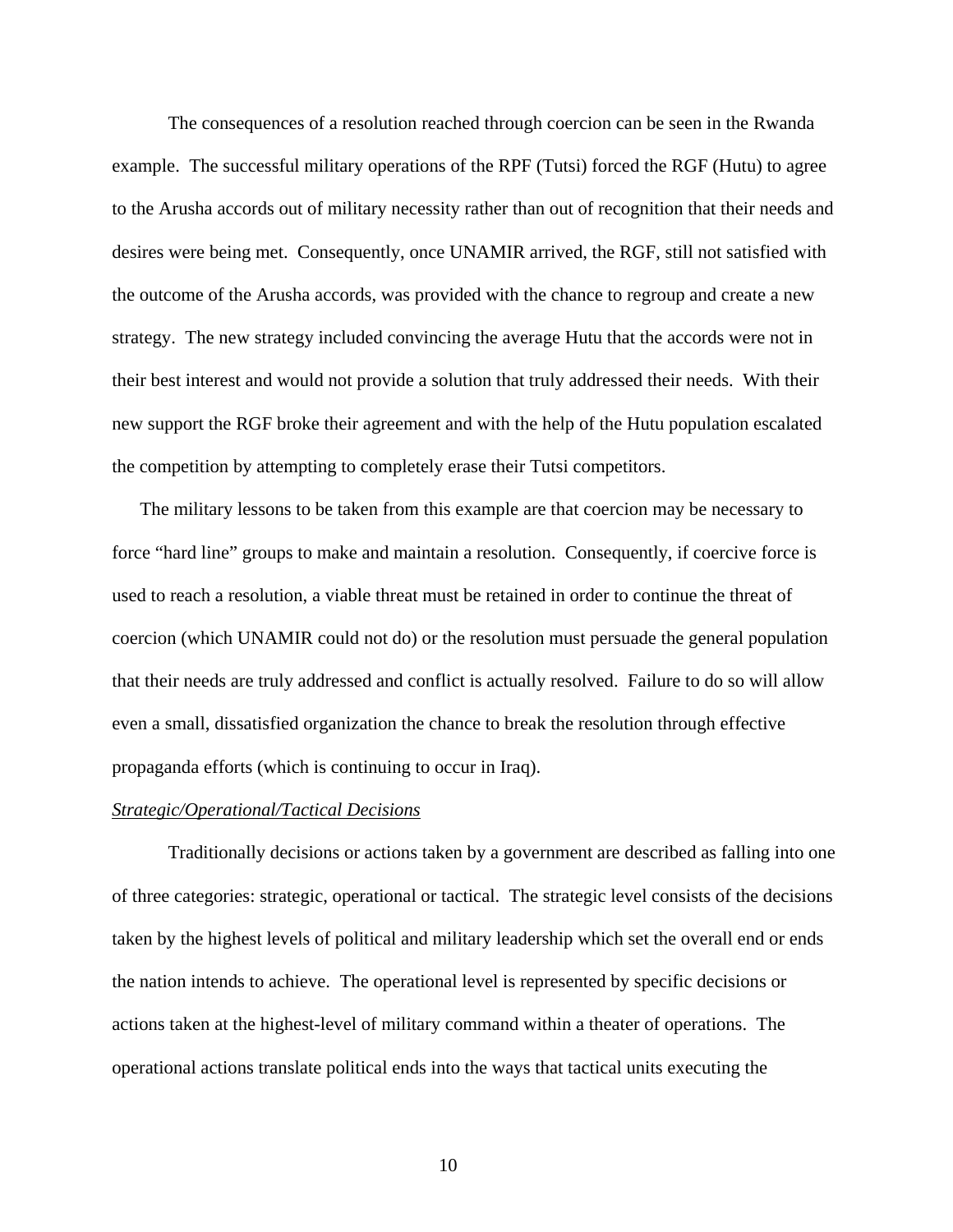operations can help achieve those ends. Finally at the tactical level, smaller units execute the military operations or battles with the mission of achieving an operational or campaign goal through the application of military means in the form of tactics, techniques and procedures in contact with the enemy.

 While the traditional model is a useful way to describe the creation of ends (strategic), the determination of ways (operational) and the application of means (tactical), the recognition of such clearly defined levels is increasingly blurred, particularly when embarking on non-traditional military operations.<sup>[13](#page-21-1)</sup> Therefore, the Strategic/Operational/Tactical model must be viewed through a more holistic approach; specifically actions directed by the operational level must attempt to fully reconcile tactical means with strategic ends.<sup>[14](#page-21-1)</sup> In other words, the operational planners must create appropriate commander's intent and mission type orders, craft the proper rules of engagement and account for the necessary logistics, equipment and reinforcement's necessary to enable the individual soldier or Marine to either escalate or deescalate a situation at the local level as necessary.

### *Decision Making*

 The seemingly unrelated concepts of de-escalation enabled persuasion leading to a more stable solution in a non-traditional military operation and the three levels of war (strategic/operational/tactical or ends/ways/means) are made manifest and then merged in the form of decisions made across the spectrum of military operations. The common denominator for human action is the fact that a decision has been made which has resulted in an act. The decision may have been made long before the action was taken and may not have been made by the actual individual executing the decision.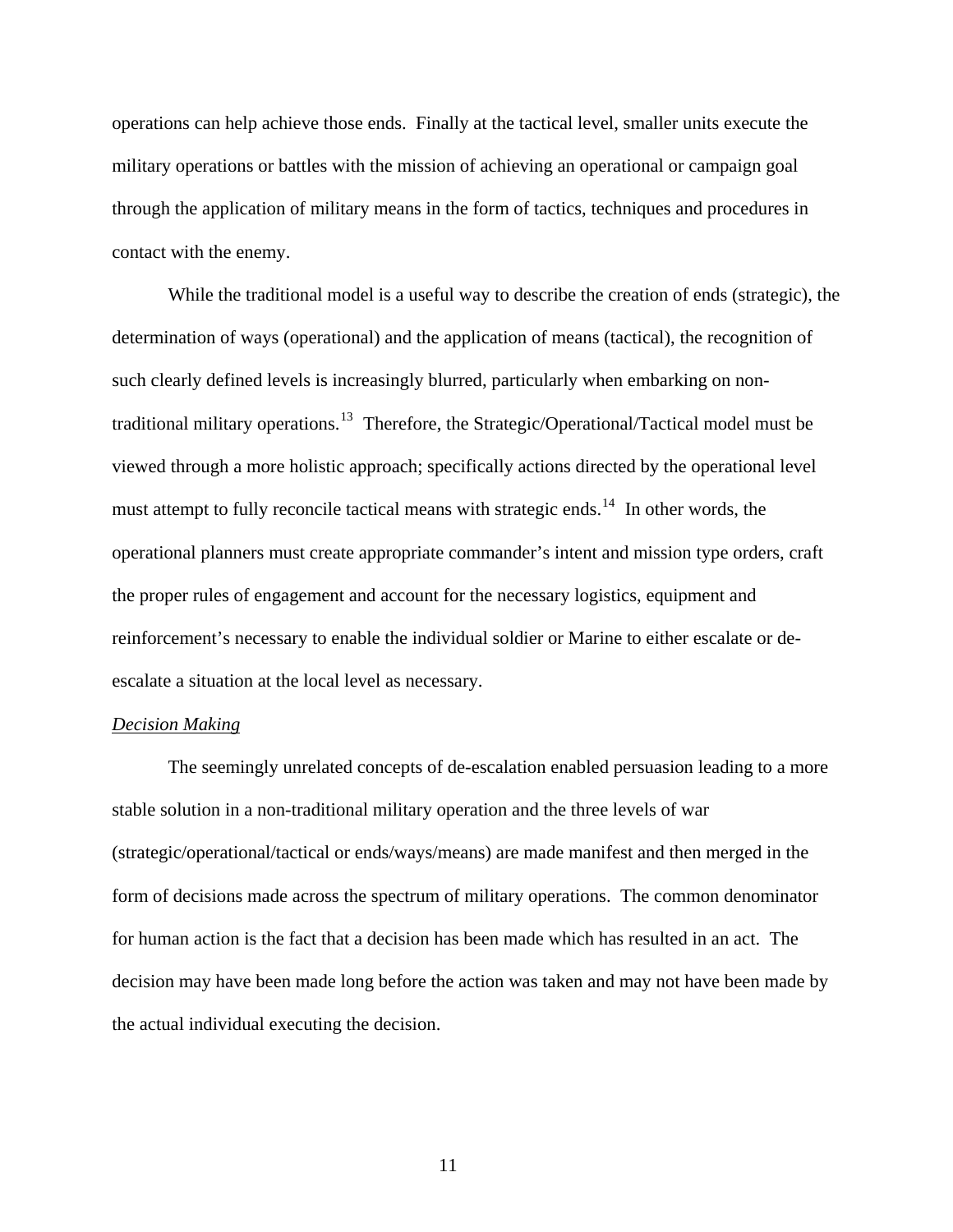The first difficulty in describing decision making in the context of any military operation is to demonstrate how higher level guidance or decisions influence lower level actions, without stripping those lower level actors of their ability to follow their own free will. The difficulty is resolved through the understanding that while every individual has his or her own free will, by freely joining the military, he or she agrees to suspend the right to completely autonomous action and is willing to subjugate free will to the necessity of the situation. The leaders of the group will help the individual act appropriately by creating the filters through which an independent actor will receive information regarding an emergent phenomenon, process that information and then act within a prescribed set of parameters. During stressful situations, those filters will enable individuals to observe an event, orient themselves through a framework of mental analysis, decide on the best possible course of action and then act in accordance with their decision.<sup>[15](#page-21-1)</sup> The best example of this process, at the tactical level, is the "Immediate Action" Drill" in which personnel rehearse their reaction to a specific event, like an enemy ambush, in order to ensure that if the event were to happen for real, the unit reaction would be coordinated and individual actions would support mission accomplishment and survival.

 In other words, an individual soldier or Marine analyses information pertaining to emergent phenomenon through filters, created by numerous non-military and military sources alike. The non-military sources of filters include but are not limited to: the values of an individual's parents, community, culture and religion. The military, through training, education and the example and intent of leaders, attempts to mitigate the influence of non-military filters to those created for the purposes of properly analyzing emergent phenomenon in the context of military necessity. Therefore it is incumbent upon leaders to provide filters for analysis that enable soldiers and Marines to make the best possible decision in all military operations.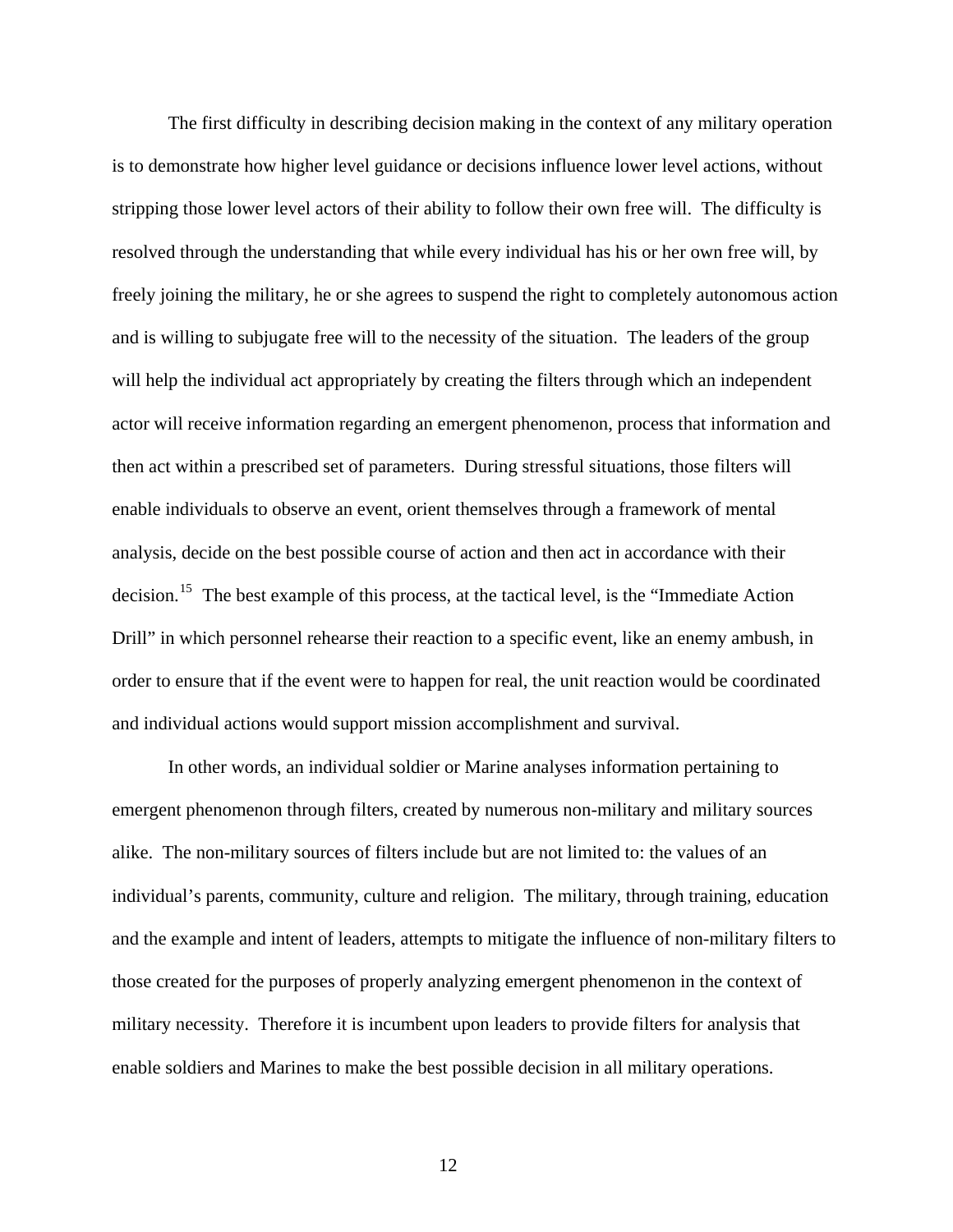In order to more fully understand the role of a commander in shaping an individual's capability for escalation and more importantly de-escalation, strong contributions are offered by Malcolm Gladwell and Gary Klein. In his book *Blink*, the author Malcolm Gladwell creates and defends the argument that often times the most rapid and powerful decisions are those that occur quickly, prior to any type of formal mental or verbal debate, a process known as adaptive unconscious.<sup>[16](#page-21-1)</sup> Unfortunately, those same decisions are likely to be the most directly affected by prejudice and bias held at a sub-conscious level. Those biases and prejudice are often made manifest in the actions taken by individuals in stressful situations.<sup>[17](#page-21-1)</sup> For members of the military who not only have to make judgments pertaining to the life and death of people they do not truly understand, they have a further difficulty because of the unclear identity of "the enemy" in nontraditional operations.

 In the case of Operation Iraqi Freedom, American service men and women routinely refer to members of the Iraqi population and even members of the greater Middle East population as "hajjis." Whether the term is meant to be derogatory or not, the result is that the individual Iraqi is understood in an abstract way and is denied their individual humanity. The use of the abstract term "hajji" in such a broad way essentially lumps both friendly and non-friendly individuals in the same category. The likely consequence is that in the emotion of war, either traditional or non-traditional, the net result will range from simple dislike to hatred of anyone who is a "hajji."<sup>[18](#page-21-1)</sup> This creation of an abstract term also allows for soldiers and Marines to become less sensitive to the humanity of the individual and in protracted, stressful situations they are more likely to "surrender reason to the emotional contagion of the communal."<sup>[19](#page-21-1)</sup> In short, without a well-crafted and concrete understanding of both the enemy and the local populace, military personnel who are forced to make quick decisions, may very well be overly influenced by their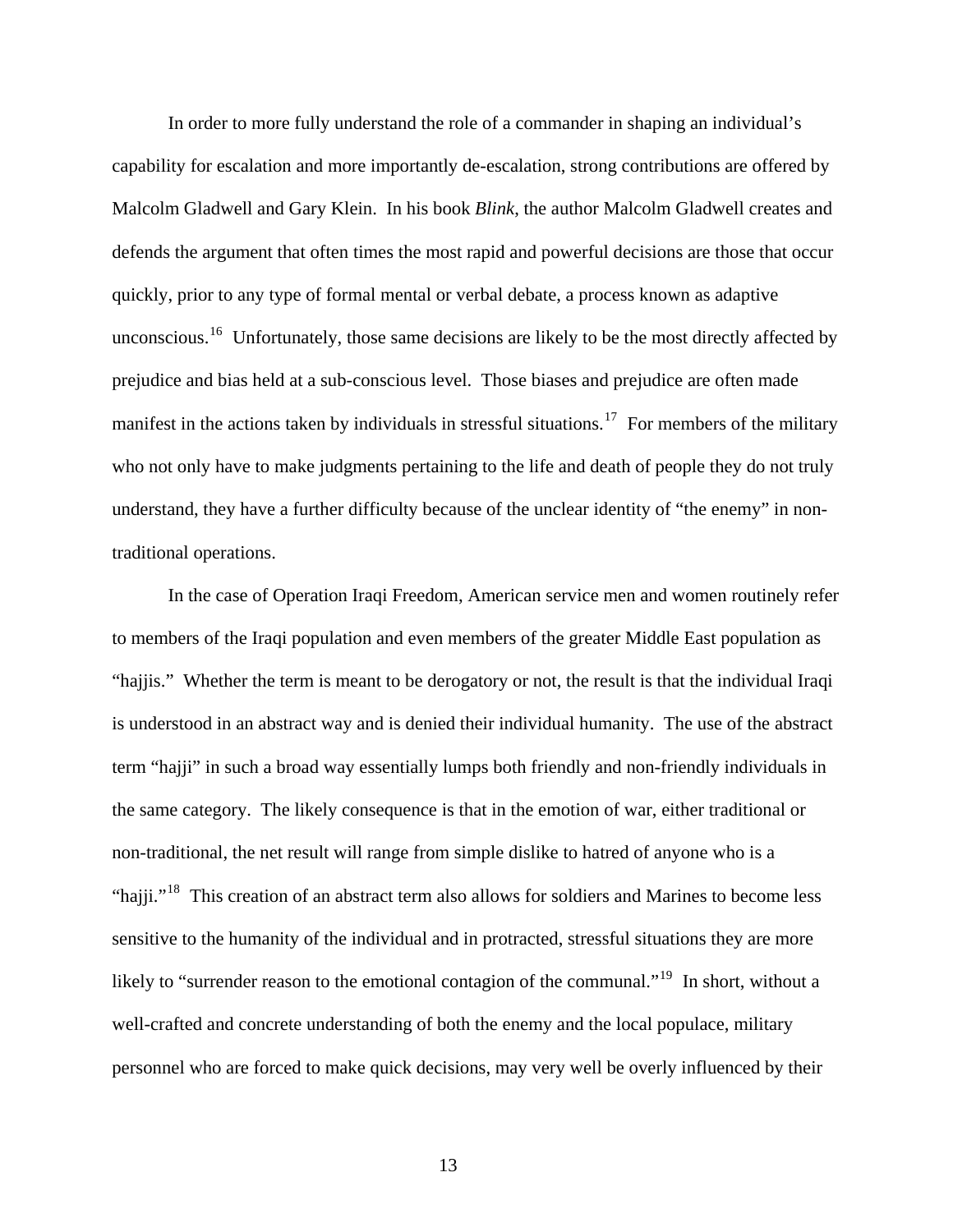sub-conscious prejudice/bias. That prejudice/bias reinforced by their military cultural imperative or mindset of "mission accomplishment first" are then dangerously predisposed to make the tactical mistakes which in turn have grievous strategic consequences. $20$ 

 In his book, *Sources of Power*, Gary Klein describes how training, education and previous experience can help overcome some of the more emotional or subconscious reactions described in *Blink.* According to Klein, "most poor decisions may result from having inadequate knowledge and expertise."[21](#page-21-1)Adequate knowledge and expertise are the keys to proper decision making because more often than not, a person faced with an emergent situation will immediately recognize cues that help them reconcile what they perceive with what their experience tells them they should do. This process often resides at the subconscious level for individuals who are trained to deal with certain situations, $^{22}$  $^{22}$  $^{22}$  and as pointed out by Gladwell, the use of the subconscious opens the door to interference by bias and prejudice.<sup>[23](#page-21-1)</sup> When faced with a particularly stressful situation, like those found during non-traditional military operations where it may not be clear what the mission is or who the real enemy is, Klein lists the potential effects stressors have on proper decision-making:

- The stressors do not give us a chance to gather as much information.
- The stressors disrupt our ability to use our working memory to sort things out.
- The stressors distract our attention from the task at hand.<sup>[24](#page-21-1)</sup>

 The conclusion to be taken from both Gladwell and Klein points toward the responsibility of commanders at every level of command to help create the proper decision-making conditions for their individual soldiers and Marines. The conditions must be started at entry-level training in the form of the proper filters designed to encourage openness to other cultures. These filters will help individuals avoid forming abstract understandings and prevent the creation of inappropriate bias. At the operational level, commanders must create an understanding of the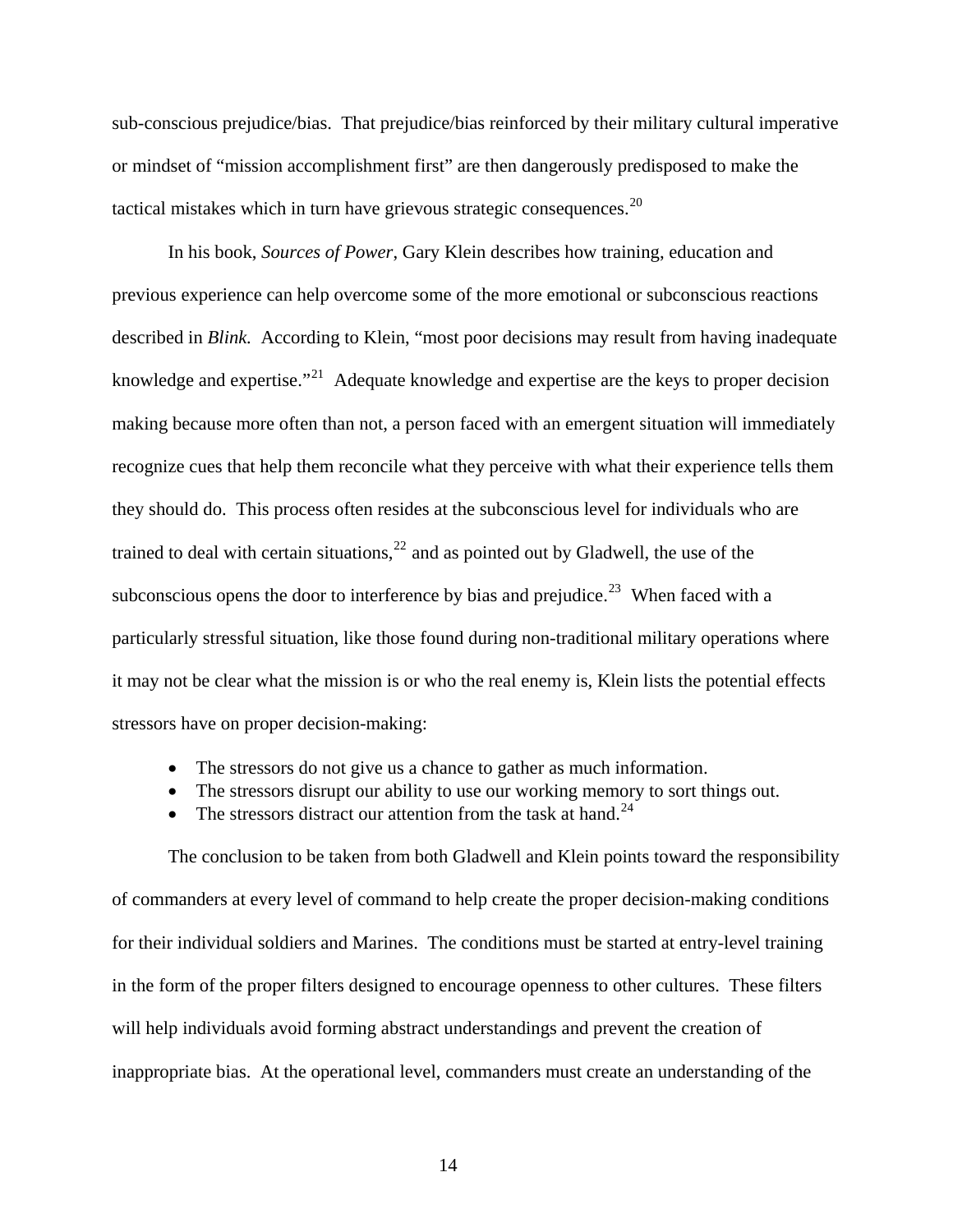situation and the people in it, which enables the tactical operators to understand their mission in the context of the strategic goals. A proper image of the individuals involved, which is not degrading or dehumanizing, will help soldiers and Marines to develop a strong ability to deescalate and identify all those situations in which they can use persuasion vice coercion. Finally at the tactical level, leaders must constantly reinforce this proper image to ensure that their subordinates are primed to perform in accordance with the strategic goals.

## **Conclusion**

 Military operations cannot be considered an end unto themselves. Rather, they must start from within a broad spectrum, beginning and ending with political action. In order to succeed in the future, the operational leaders of ground forces must possess an understanding that their primary function is to reconcile the tactical means available with the end sought by their strategic leaders. This understanding requires operational commanders to create campaign goals, craft commander's intent and create ROE which help tactical operators of every rank fully comprehend the nature of their operation, who the enemy is, how they should understand the environment, what is meant by decisive force and how their actions help obtain the strategic goals. Ensuring that military operations maintain the flexibility to escalate and de-escalate as well as possess the power of persuasion and coercion (to include economic, diplomatic and informational) is critical to future success. Small unit leaders, company and below, are being placed in a position to have a direct positive or negative impact on strategic success, therefore, leaders must be trained and educated to make the best possible decision based on the value of a human being rather than on a generalization.<sup>[25](#page-22-0)</sup> In order to remain relevant for the next fifteen to thirty years, the US Military must make the transition from a force focused on tactical victory to a force focused on strategic success.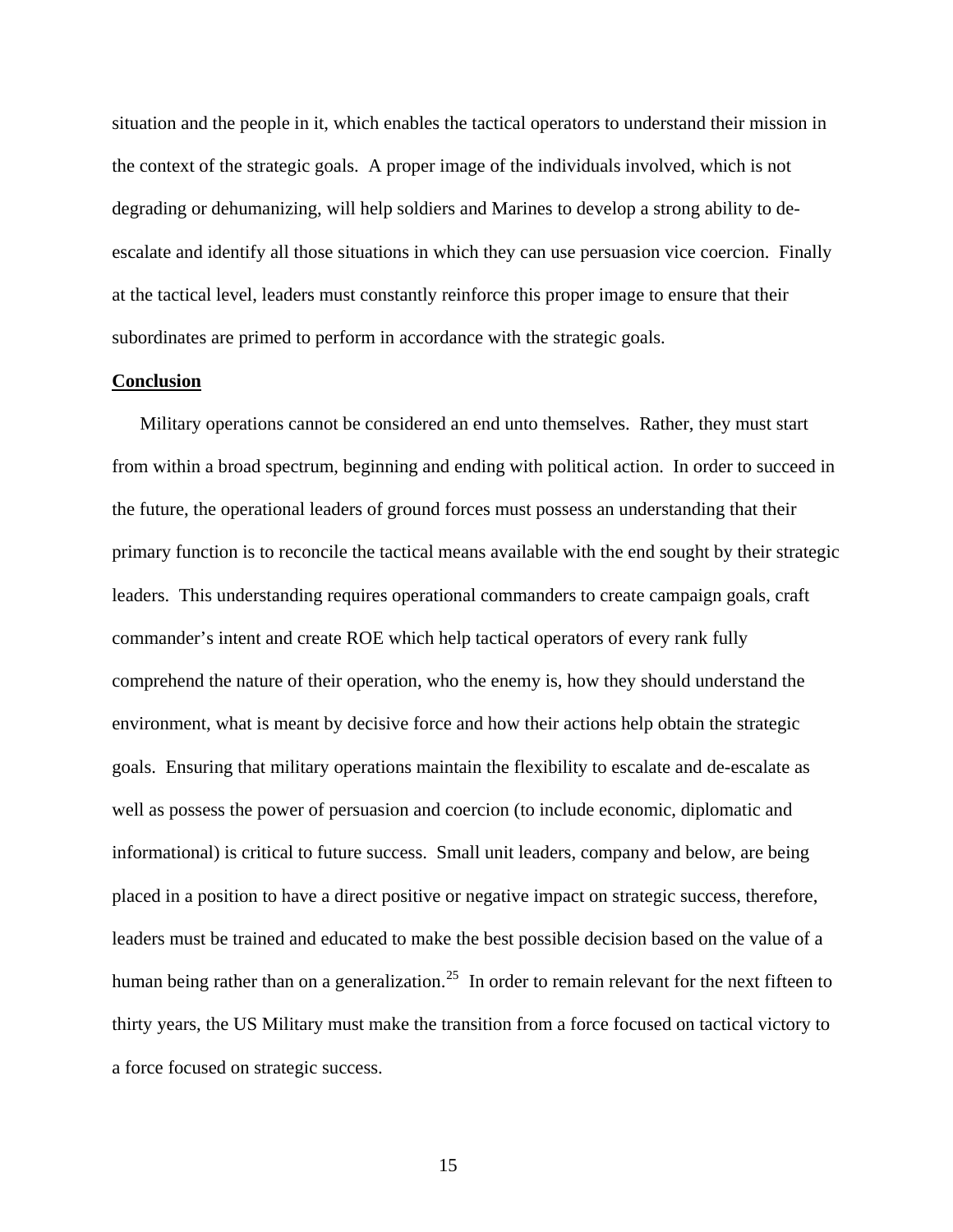<sup>4</sup> Nation Building entails all those activities involved with re-establishing a government and its associated services. This is exemplified by the activities that have taken place since the end of combat operations in OIF, to include restarting basic human services (water, electricity, garbage collection), creation of a representative government at all levels and creation of a civilian police force.

<sup>6</sup> Major General Peter W. Chiarelli and Major Patrick R. Michaelis, "Winning the Peace, The Requirement for Full-Spectrum Operations," *Military Review*, July-August 2005, p. 4. 7

 There have been a variety of attempts to classify operations into one type or another, Low Intensity Conflict, Mid-Intensity Conflict, High Intensity Conflict, Military Operations Other Than War – just to name a few. Each fails to completely describe any specific conflict because of the dynamic nature of warfare.

<sup>8</sup> Participation by civilian and military agencies of a government in any of the action programs taken by another government to free and protect its society from subversion, lawlessness and insurgency. Also called FID. Taken from: Joint Chiefs of Staff, Joint Pub 1-02, *Department of Defense Dictionary of Military and Associated Terms*,

(Washington, DC: GPO, 1 December 1989), under the words "Foreign Internal Defense."<br><sup>9</sup> In United Nations (UN) terms, this form of intervention would be considered peacekeeping if some sort of agreement has been reached between the government and non-state actors and they need to simply be separated. If the national government needs assistance in dealing with non-state actors in a more forceful way the UN would consider this a peace enforcement mission.

<sup>10</sup> Chris Allbritton, "Looking Out on Hostile Territory," *Time*, 14 November 2005, 43.<br><sup>11</sup> The concept of free will means that each individual has the capability to make decisions for themselves and will be affected by the other individuals around them in a unique way.

<sup>12</sup> Maj Yaroslaski interview with General Mattis 30 August 2005, Quantico, VA.

<sup>13</sup> This concept is represented by General Krulak's description of the "Three Block War" found in General Charles Krulak, The Strategic Corporal: Leadership in the Three Block War, *Marines Magazine*, January 1999.<br><sup>14</sup> This concept was presented and developed by Professor Bradley Meyer during numerous seminars throughout the

School of Advanced Warfighting, Academic Year 2005/06, Marine Corps University, Quantico, VA. Reconciling the Strategic with Tactical is to create the necessary and appropriate ways (Campaign Plans, defeat nation X's fielded forces and provide a secure and stable environment for election to occur) within which tactical means (bombs, bullets, tanks, platoons, airplanes, etc.) can be used so as to mean a stated strategic end (the removal of a repressive regime and the creation of a democratic government capable of self governance, defense and trade within the global economy).

<sup>15</sup> This process is was described as the OODA loop by John Boyd and has been adopted by the Marine Corps as the doctrinal understanding of how decisions are made. MCDP 1 and MCDP 6.

16 Malcolm Gladwell, *Blink, The Power of Thinking Without Thinking,* (New York: Little Brown and Company, 2005), 11.

<sup>17</sup> See the Harvard Bias Test as described in: Malcolm Gladwell, *Blink, The Power of Thinking Without Thinking*, (New York: Little Brown and Company, 2005), 84-86.<br><sup>18</sup> J Glenn Gray, *The Warriors*, Lincoln: University of Nebraska Press, 134-135.

<sup>19</sup> Gray, 134

<span id="page-21-1"></span> $\overline{a}$ 

 $20$  These types of tactical incidents in which even a Private First Class can have damaging strategic affects are typified in the events surround the Abu Garaib prisoner abuse in 2004.

<sup>21</sup> Gary Klein, *Sources of Power*, (Cambridge: MIT Press, 1998), 284.<br><sup>22</sup> Klein, 33.

<sup>23</sup> Gladwell, 84-86.

<sup>&</sup>lt;sup>1</sup> Carl Von Clausewitz, *On War*, Trans. Peter Paret, (New Jersey: Princeton University Press, 1976), 87.  $\frac{2 \text{ N}}{2 \text{ N}}$ 

<span id="page-21-0"></span><sup>&</sup>lt;sup>2</sup> Sun Tzu, *The Art of War*, Trans. Samuel B. Griffith, (Oxford: Oxford University Press, 1963), 77.

 $3$  For the purposes of clarity, the term traditional warfare will be used strictly to identify those operations within which one military force engages with another military force, examples include military operations such as Operation Overlord in WWII or the defeat of the Iraqi Army during Operation Desert Storm. All other military operations ranging from Foreign Internal Defense as in El Salvador to the humanitarian assistance provided by members of the military during the tsunami relief effort in 2004 will be classified as non-traditional. 4

<sup>&</sup>lt;sup>5</sup> These types of events occurred so often in fact that in 1940 the Marine Corps published its Small Wars Manual, designed to guide Marines as they embarked on the effort of building or rebuilding a foreign nation.

<sup>&</sup>lt;sup>24</sup> Klein, 275.